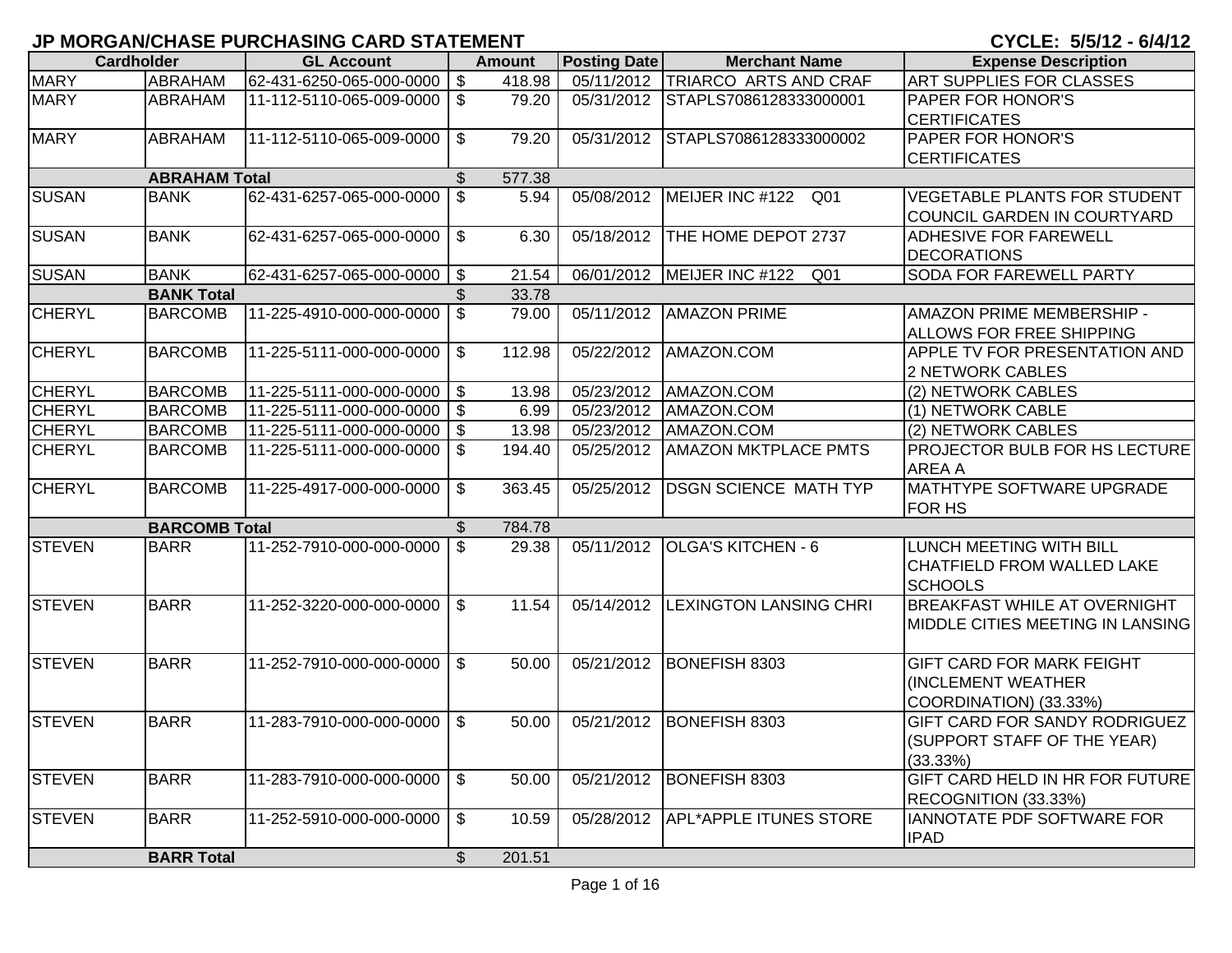|                | <b>Cardholder</b>   | <b>GL Account</b>           |                           | <b>Amount</b> | <b>Posting Date</b> | <b>Merchant Name</b>                         | <b>Expense Description</b>                                                                                                                                                                                                       |
|----------------|---------------------|-----------------------------|---------------------------|---------------|---------------------|----------------------------------------------|----------------------------------------------------------------------------------------------------------------------------------------------------------------------------------------------------------------------------------|
| <b>SANDRA</b>  | <b>BRASIL</b>       | 62-431-6654-055-000-0000    | $\mathfrak{S}$            | 300.00        |                     | 05/09/2012 CRANBROOKINSTOF SCIENC            | <b>SCIENCE PROGRAM THAT WAS</b><br>FUNDED THROUGH THE NEF GRANT<br><b>MONEY</b>                                                                                                                                                  |
| <b>SANDRA</b>  | <b>BRASIL</b>       | 62-431-6275-055-000-0000    | $\mathfrak{L}$            | 69.86         | 05/10/2012          | <b>AMAZON MKTPLACE PMTS</b>                  | <b>TURN AROUND PROGRAM</b><br><b>REWARDS FOR STUDENTS</b>                                                                                                                                                                        |
| <b>SANDRA</b>  | <b>BRASIL</b>       | 11-111-5110-055-025-0000    | $\mathfrak{L}$            | 39.99         | 05/10/2012          | AMAZON.COM                                   | <b>CLASSROOM SUPPLIES FOR</b><br><b>TYRPAK/WESTRA TEAM</b>                                                                                                                                                                       |
| <b>SANDRA</b>  | <b>BRASIL</b>       | 11-111-5110-055-070-0000    | $\mathfrak{L}$            | 49.76         | 05/10/2012          | SSI*SCHOOL SPECIALTY                         | <b>SOCIAL STUDIES SUPPLIES FOR</b><br><b>COLONY</b>                                                                                                                                                                              |
| <b>SANDRA</b>  | <b>BRASIL</b>       | 11-111-5110-055-025-0000    | \$                        | 25.84         | 05/11/2012          | STAPLS7085528615000001                       | MINKE-CLASS SUPLIES, RECEIPT<br>TOTAL IS 34.45 25.84 AND 8.61                                                                                                                                                                    |
| <b>SANDRA</b>  | <b>BRASIL</b>       | 11-111-5110-055-025-0000    | \$                        | 8.61          | 05/11/2012          | STAPLS7085528615000002                       | MINKE CLASS SUPPLIES                                                                                                                                                                                                             |
| <b>SANDRA</b>  | <b>BRASIL</b>       | 11-111-5110-055-070-0000    | $\mathfrak{S}$            | 39.80         | 05/14/2012          | BARNES&NOBLE*COM                             | SOCIAL STUDIES BOOKS 30 WERE<br>ORDERED FOR A TOTAL OF \$298.50,<br>ONLY 4 WERE SHIPPED FOR \$39.90.<br>THE REMAINDER ARE ON BACK-<br>ORDER AND WILL BE BILLED ONCE<br>THEY ARRIVE. THE RECEIPT IS<br>NOTED, IT WAS FOR \$298.50 |
| <b>SANDRA</b>  | <b>BRASIL</b>       | 62-431-6651-055-000-0000    | \$                        | 117.95        | 05/14/2012          | <b>SSI*SCHOOL SPECIALTY</b>                  | <b>CLASSROOM ITEMS FOR NANCY</b><br>WILLIS SPECIAL ED. GRANT                                                                                                                                                                     |
| <b>SANDRA</b>  | <b>BRASIL</b>       | 11-111-5110-055-099-0000    | \$                        | 397.23        | 05/14/2012          | <b>VICTORY PACKAGING LP</b>                  | <b>BROWN TAPE FOR SCHOOL</b>                                                                                                                                                                                                     |
| <b>SANDRA</b>  | <b>BRASIL</b>       | 11-222-5990-055-000-0000    | $\overline{\mathfrak{s}}$ | 25.40         | 05/14/2012          | WWWECOMOFFICESUPPLIESC MEDIA CENTER SUPPLIES |                                                                                                                                                                                                                                  |
| <b>SANDRA</b>  | <b>BRASIL</b>       | 11-111-5110-055-045-0000    | $\boldsymbol{\mathsf{S}}$ | 274.96        | 05/18/2012          | <b>SCANTRON CORPORATION</b>                  | <b>MATH ANSWER SHEETS</b>                                                                                                                                                                                                        |
| <b>SANDRA</b>  | <b>BRASIL</b>       | 11-111-5110-055-045-0000    | $\sqrt[6]{\frac{1}{2}}$   | 35.91         | 05/18/2012          | STAPLS7085758431000001                       | <b>MATH SUPPLIES</b>                                                                                                                                                                                                             |
| <b>SANDRA</b>  | <b>BRASIL</b>       | 11-111-5110-055-099-0000    | $\mathbb{S}$              | 202.00        | 05/21/2012          | FCC*FRANKLINCVYSEMINAR                       | <b>FACILITATOR WORKSHOP FOR</b><br>JEANNE DIAL FRANKLIN COVEY<br>CHARGED TAX OF \$3.00. PLEASE<br>PAY \$202.00 AS I HAVE SENT IN THE<br>PAPERWORK FOR A<br>REIMBURSEMENT OF 3.00 THAT<br>WILL TAKE 15-20 BUSINESS DAYS.          |
| <b>SANDRA</b>  | <b>BRASIL</b>       | 11-222-5990-055-000-0000 \$ |                           | 59.95         | 05/21/2012          | SSI*SCHOOL SPECIALTY                         | <b>MEDIA CENTER SUPPLIES</b>                                                                                                                                                                                                     |
| <b>SANDRA</b>  | <b>BRASIL</b>       | 62-431-6275-055-000-0000    | $\overline{\mathfrak{s}}$ | 393.20        | 05/28/2012          | AMAZON.COM                                   | <b>BOOK FOR TEACHERS</b>                                                                                                                                                                                                         |
| <b>SANDRA</b>  | <b>BRASIL</b>       | 11-241-5910-055-000-0000    | $\boldsymbol{\mathsf{S}}$ | 26.65         | 05/30/2012          | <b>AMAZON MKTPLACE PMTS</b>                  | MEDICAL SUPPLIES FOR OFFICE                                                                                                                                                                                                      |
| <b>SANDRA</b>  | <b>BRASIL</b>       | 11-111-5110-055-050-0000    | $\boldsymbol{\mathsf{S}}$ | 319.94        | 06/04/2012          | <b>JWPEPPER</b>                              | <b>BAND SUPPLIES</b>                                                                                                                                                                                                             |
|                | <b>BRASIL Total</b> |                             | $\mathfrak{L}$            | 2,387.05      |                     |                                              |                                                                                                                                                                                                                                  |
| <b>BETHANY</b> | <b>BRATNEY</b>      | 11-222-5310-071-000-0000    | $\mathfrak{L}$            | 79.96         |                     | 05/10/2012 NEXT CHAPTER BOOKSTORE            | <b>BOOKS FOR LIBRARY MEDIA</b><br><b>CENTER</b>                                                                                                                                                                                  |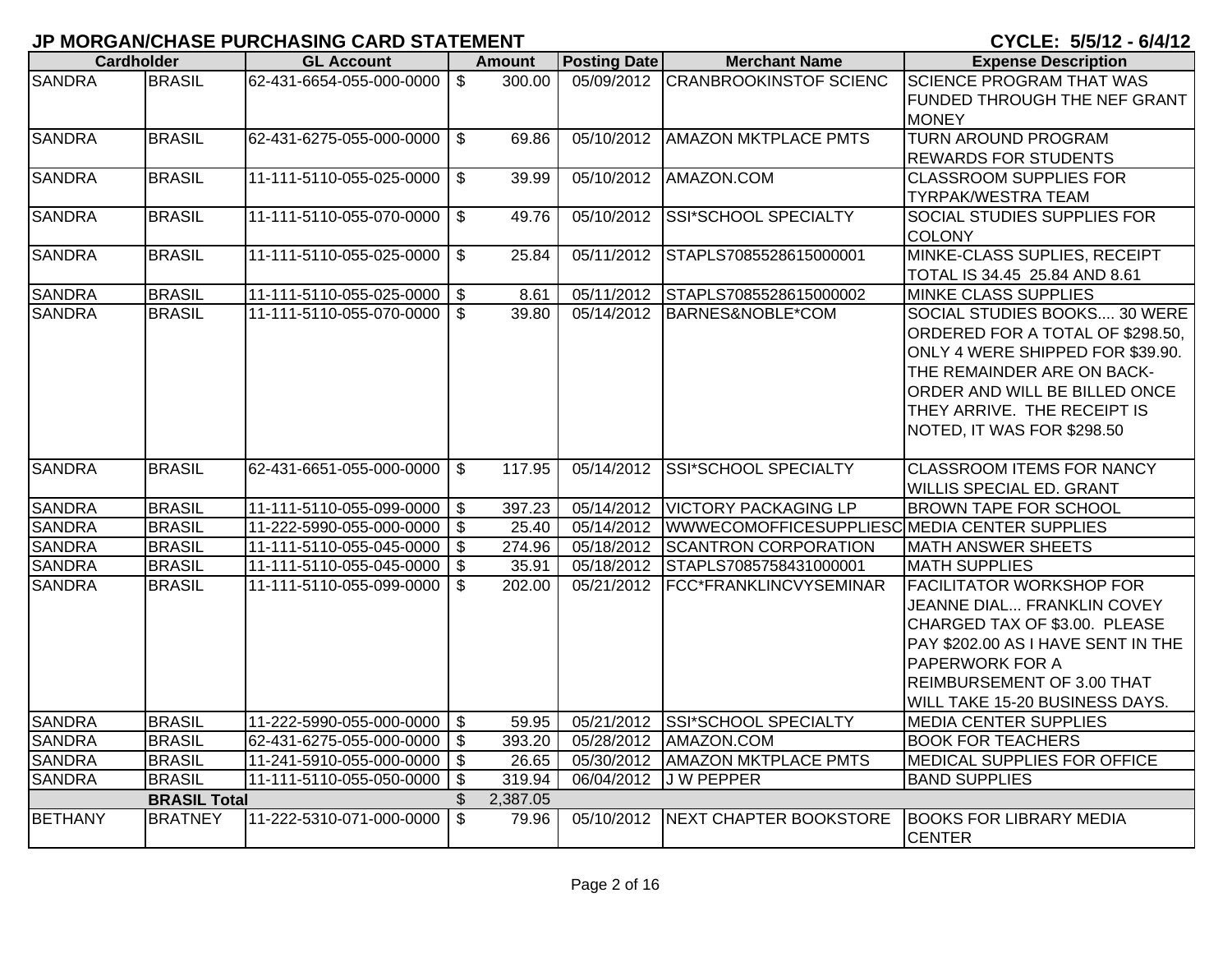| <b>Cardholder</b> |                       | <b>GL Account</b>           |                           | <b>Amount</b> | <b>Posting Date</b> | <b>Merchant Name</b>              | <b>Expense Description</b>                                       |
|-------------------|-----------------------|-----------------------------|---------------------------|---------------|---------------------|-----------------------------------|------------------------------------------------------------------|
| <b>BETHANY</b>    | <b>BRATNEY</b>        | 11-222-5990-071-000-0000    | $\mathfrak{F}$            | 179.14        |                     | 05/14/2012   INSIGHT MEDIA        | AUDIO/VISUAL FOR LIBRARY MEDIA<br><b>CENTER</b>                  |
| <b>BETHANY</b>    | <b>BRATNEY</b>        | 11-222-5310-071-000-0000    | \$                        | 15.19         | 05/21/2012          | <b>NEXT CHAPTER BOOKSTORE</b>     | <b>BOOKS FOR LIBRARY MEDIA</b><br><b>CENTER</b>                  |
| <b>BETHANY</b>    | <b>BRATNEY</b>        | 11-222-5990-071-000-0000    | \$                        | 24.24         | 05/25/2012          | CPC*CAFEPRESS.COM                 | <b>COMMON SENSE MEDIA POSTER</b><br>FOR LIBRARY MEDIA CENTER     |
| <b>BETHANY</b>    | <b>BRATNEY</b>        | 11-222-5310-071-000-0000    | \$                        | 100.00        | 05/28/2012          | BARNES & NOBLE #2648              | PROMOTIONAL MATERIALS FOR<br><b>LIBRARY MEDIA CENTER</b>         |
| <b>BETHANY</b>    | <b>BRATNEY</b>        | 11-222-5310-071-000-0000    | \$                        | 80.87         | 05/31/2012          | <b>HIGHSMITH LLC</b>              | FILING STOOL FOR LIBRARY MEDIA<br><b>CENTER</b>                  |
|                   | <b>BRATNEY Total</b>  |                             | $\sqrt[6]{\frac{1}{2}}$   | 479.40        |                     |                                   |                                                                  |
| <b>JEFFREY</b>    | <b>BUNKER</b>         | 11-261-5992-011-000-0000    | $\boldsymbol{\mathsf{S}}$ | 3.48          | 05/14/2012          | THE HOME DEPOT 2737               | <b>VO PLAYGROUND REPAIR</b>                                      |
| <b>JEFFREY</b>    | <b>BUNKER</b>         | 11-261-5992-071-000-0000    | $\mathfrak{F}$            | 10.84         | 05/18/2012          | <b>WW GRAINGER</b>                | <b>HS AUTO SINKS</b>                                             |
| <b>JEFFREY</b>    | <b>BUNKER</b>         | 11-261-4910-000-000-0000    | $\mathfrak{S}$            | 7,907.00      | 05/21/2012          | <b>KEFORD COLLISION</b>           | MTCE FIX 2005 FORD F-250 TRUCK                                   |
| <b>JEFFREY</b>    | <b>BUNKER</b>         | 11-261-5992-000-000-0000    | $\sqrt{3}$                | 535.00        | 05/21/2012          | PIONEER REVERE 8008771            | <b>MTCE ATHLETIC FIELDS PAINT</b>                                |
| <b>JEFFREY</b>    | <b>BUNKER</b>         | 11-261-5992-071-000-0000    | $\sqrt[6]{\frac{1}{2}}$   | 73.06         | 05/21/2012          | THE HOME DEPOT 2737               | HS AUTO SINKS BATTERIES, WIRE<br><b>CONNECTORS</b>               |
| <b>JEFFREY</b>    | <b>BUNKER</b>         | 11-261-5992-001-000-0000    | \$                        | 179.00        | 05/24/2012          | THE HOME DEPOT 2737               | <b>ESB REPLACEMENT GARBAGE</b><br><b>DISPOSER</b>                |
| <b>JEFFREY</b>    | <b>BUNKER</b>         | 11-261-5993-000-000-0000    | $\mathfrak{F}$            | 546.00        | 05/28/2012          | <b>ANGELO'S WHOLESALE SUP</b>     | <b>GRNDS MULCH</b>                                               |
|                   | <b>BUNKER Total</b>   |                             | \$                        | 9,254.38      |                     |                                   |                                                                  |
| <b>SUSAN</b>      | <b>BURNHAM</b>        | 62-431-6275-011-000-0000    | $\mathfrak{S}$            | 70.00         | 05/24/2012          | LITTLE CAESARS #0057              | PIZZA PURCHASED FOR<br>TEACHER/STUDENT RAFFLE<br><b>LUNCHEON</b> |
|                   | <b>BURNHAM Total</b>  |                             | $\mathfrak{S}$            | 70.00         |                     |                                   |                                                                  |
| <b>MARGARET</b>   | <b>BURRIS</b>         | 11-111-5110-012-099-0000    | $\boldsymbol{\mathsf{S}}$ | 52.13         | 05/11/2012          | STAPLS7085515435000001            | <b>OFFICE SUPPLIES</b>                                           |
| <b>MARGARET</b>   | <b>BURRIS</b>         | 11-111-5110-012-099-0000    | $\mathfrak{S}$            | 18.41         | 05/11/2012          | STAPLS7085515435000002            | <b>OFFICE SUPPLIES</b>                                           |
| <b>MARGARET</b>   | <b>BURRIS</b>         | 11-111-5110-012-099-0000 \$ |                           | 5.00          | 05/28/2012          | <b>DOLLAR SEASON INC</b>          | <b>OFFICE SUPPLIES</b>                                           |
| <b>MARGARET</b>   | <b>BURRIS</b>         | 11-111-5110-012-099-0000    | $\sqrt[6]{\frac{1}{2}}$   | 114.80        | 05/31/2012          | SSI*SCHOOL SPECIALTY              | <b>INDEX TABS FOR STUDENTS</b>                                   |
|                   | <b>BURRIS Total</b>   |                             | \$                        | 190.34        |                     |                                   |                                                                  |
| <b>WANDA</b>      | <b>CIANCIO</b>        | 11-225-4120-000-000-0000    | $\boldsymbol{\mathsf{s}}$ | 249.00        | 05/11/2012          | APPLE STORE #R041                 | IPAD REPAIR ID: R0412018143                                      |
|                   | <b>CIANCIO Total</b>  |                             | \$                        | 249.00        |                     |                                   |                                                                  |
| <b>JOANN</b>      | <b>CLEMENTS</b>       | 21-297-5610-071-000-0000    | $\mathfrak{S}$            | 9.95          | 05/07/2012          | <b>BUSCH'S #1205</b>              | <b>MUSTARD FOR RECIPE FOR</b><br><b>VEGETARIAN CHILI</b>         |
|                   | <b>CLEMENTS Total</b> |                             | \$                        | 9.95          |                     |                                   |                                                                  |
| <b>ROBERT</b>     | <b>COOLMAN</b>        | 11-261-5992-000-000-0000 \$ |                           | 152.50        |                     | 05/21/2012 CONSERVA ELECTRIC SUPP | <b>IMTCE STOCK BALLASTS</b>                                      |
| <b>ROBERT</b>     | <b>COOLMAN</b>        | 11-261-5992-000-000-0000    | $\boldsymbol{\mathsf{S}}$ | (8.05)        | 05/21/2012          | CONSERVA ELECTRIC SUPP            | SUPPLIES RETURNED SAME DAY AS<br>PICKED UP.                      |
| <b>ROBERT</b>     | <b>COOLMAN</b>        | 11-261-5992-000-000-0000    | \$                        | 805.00        | 05/21/2012          | CONSERVA ELECTRIC SUPP            | MTCE STOCK 120 V RESTRIKE<br><b>SYSTEM</b>                       |
| <b>ROBERT</b>     | <b>COOLMAN</b>        | 11-261-5992-000-000-0000 \$ |                           | 8.05          | 05/21/2012          | <b>CONSERVA ELECTRIC SUPP</b>     | <b>SUPPLIES LATER RETURNED</b>                                   |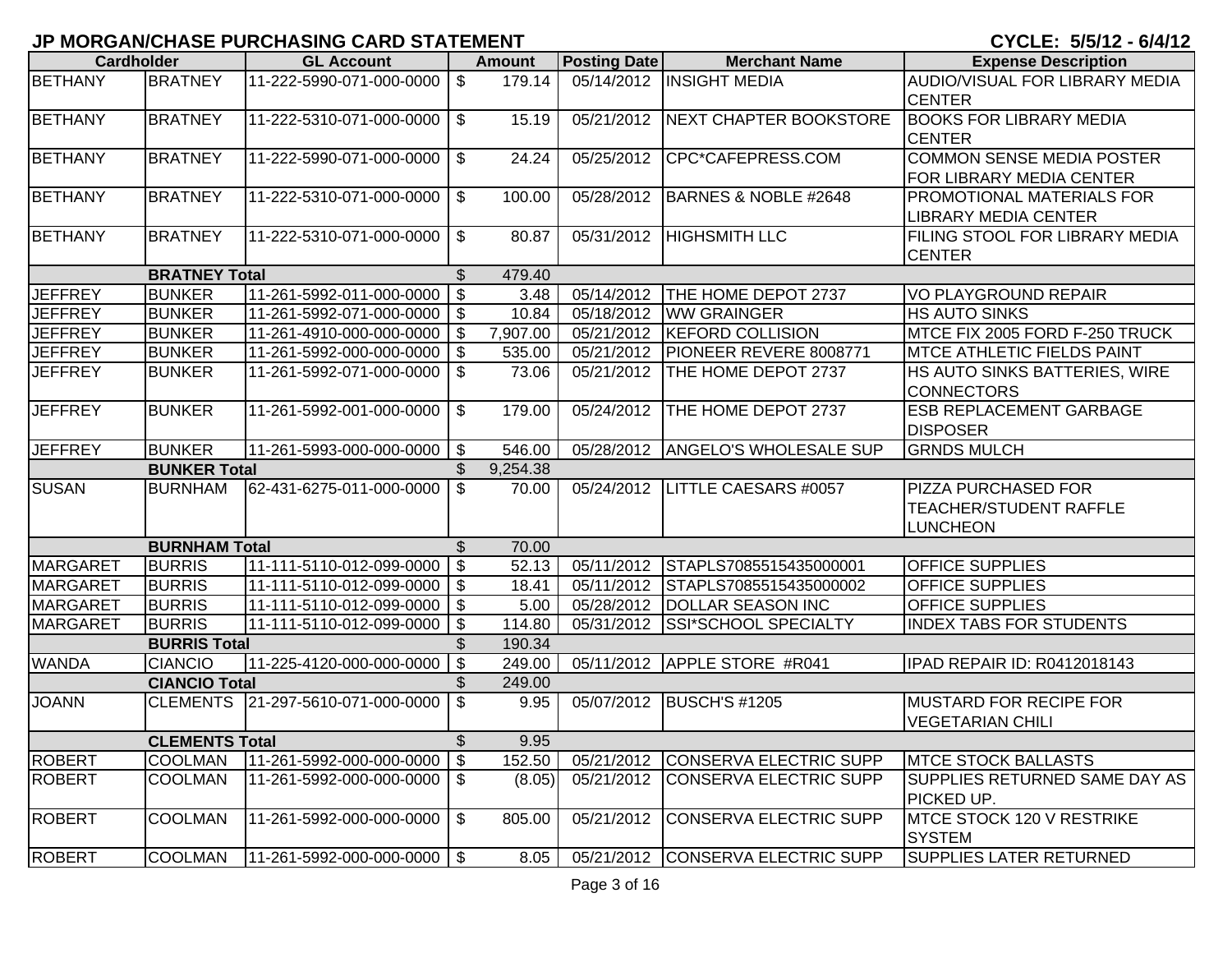|                   |                      |                                           |                           |               |                     |                                             | <b>9. 9 E E . 9, 9, 12 - 9, 7, 12</b> |
|-------------------|----------------------|-------------------------------------------|---------------------------|---------------|---------------------|---------------------------------------------|---------------------------------------|
| <b>Cardholder</b> |                      | <b>GL Account</b>                         |                           | <b>Amount</b> | <b>Posting Date</b> | <b>Merchant Name</b>                        | <b>Expense Description</b>            |
| <b>ROBERT</b>     | <b>COOLMAN</b>       | 11-261-5992-012-000-0000                  | \$                        | 218.68        |                     | 05/23/2012 BRICKYARD CERAMICS & C           | OH KILN HEATING ELEMENT               |
| <b>ROBERT</b>     | <b>COOLMAN</b>       | 11-261-5992-000-000-0000                  | $$^{\circ}$               | 8.27          |                     | 05/23/2012  LIGHTING SUPPLY CO WIX          | <b>MTCE STOCK</b>                     |
|                   |                      |                                           |                           |               |                     |                                             | <b>SALES TAX REFUNDED ON CARD</b>     |
|                   |                      |                                           |                           |               |                     |                                             | FOR ELIZABETH LAMBERT                 |
| <b>ROBERT</b>     | <b>COOLMAN</b>       | 11-261-5992-000-000-0000                  | $\sqrt[6]{3}$             | 99.65         | 05/24/2012          | <b>AMERICAN TIME &amp; SIGNAL</b>           | MTCE STOCK TIME CLOCK RIBBONS         |
| <b>ROBERT</b>     | <b>COOLMAN</b>       | 11-261-5992-014-000-0000                  |                           | 2,315.17      | 05/24/2012          | <b>CITY ELECTRIC SUPPLY</b>                 | PV BREAKER FOR GYM AC                 |
| <b>ROBERT</b>     | <b>COOLMAN</b>       | 11-261-5992-003-000-0000                  | $\frac{1}{2}$             | 319.06        | 05/30/2012          | <b>WW GRAINGER</b>                          | PS FIRE WIRE                          |
| <b>ROBERT</b>     | <b>COOLMAN</b>       | 11-261-5992-013-000-0000                  | $\boldsymbol{\mathsf{s}}$ | 687.00        | 05/31/2012          | <b>ROVIN CERAMICS</b>                       | <b>NW KILN</b>                        |
|                   | <b>COOLMAN Total</b> |                                           |                           | 4,605.33      |                     |                                             |                                       |
| <b>CHRISTINE</b>  | <b>DIATIKAR</b>      | 62-431-6238-065-000-0000                  | \$                        | 3,813.00      | 05/07/2012          | <b>MUSIC IN THE PARKS</b>                   | SPLIT - FESTIVAL & 1 DAY PARK         |
|                   |                      |                                           |                           |               |                     |                                             | <b>ADMISSION (37.68%)</b>             |
| <b>CHRISTINE</b>  | <b>DIATIKAR</b>      | 62-431-6239-065-000-0000                  | \$                        | 6,307.00      | 05/07/2012          | <b>MUSIC IN THE PARKS</b>                   | SPLIT - FESTIVAL & 1 DAY PARK         |
|                   |                      |                                           |                           |               |                     |                                             | <b>ADMISSION (62.32%)</b>             |
| <b>CHRISTINE</b>  | <b>DIATIKAR</b>      | 11-261-5992-005-000-0000   \$             |                           | 74.70         |                     | 05/08/2012 AIRGASS NORTH                    | PO M0310-MTCE WELDING                 |
| <b>CHRISTINE</b>  | <b>DIATIKAR</b>      | 11-351-4910-000-953-0000                  | \$                        | 1,000.00      | 05/09/2012          | <b>ALPHA AMUSEMENTS</b>                     | PO 19888-DEPOSIT-GAME RENTALS         |
|                   |                      |                                           |                           |               |                     |                                             | <b>FOR CARE</b>                       |
| <b>CHRISTINE</b>  | <b>DIATIKAR</b>      | 11-261-4910-071-000-0000   \$             |                           | 30.00         |                     | 05/09/2012 ERADICO SERVICES INC             | $\frac{1}{5/1/12}$                    |
| <b>CHRISTINE</b>  | <b>DIATIKAR</b>      | 11-261-4910-065-000-0000                  | $\boldsymbol{\mathsf{s}}$ | 34.00         | 05/09/2012          | <b>ERADICO SERVICES INC</b>                 | 5/1/12                                |
| <b>CHRISTINE</b>  | <b>DIATIKAR</b>      | 11-261-4910-055-000-0000                  | $\boldsymbol{\mathsf{s}}$ | 25.00         | 05/09/2012          | <b>ERADICO SERVICES INC</b>                 | 5/1/12                                |
| <b>CHRISTINE</b>  | <b>DIATIKAR</b>      | 11-261-4910-055-000-0000                  | $\boldsymbol{\mathsf{s}}$ | 25.00         | 05/09/2012          | <b>ERADICO SERVICES INC</b>                 | 5/1/12                                |
| <b>CHRISTINE</b>  | <b>DIATIKAR</b>      | 11-261-4910-015-000-0000                  | $\boldsymbol{\mathsf{S}}$ | 25.00         | 05/09/2012          | <b>ERADICO SERVICES INC</b>                 | 5/1/12                                |
| <b>CHRISTINE</b>  | <b>DIATIKAR</b>      | 11-261-4910-014-000-0000                  | $\mathfrak{F}$            | 25.00         |                     | 05/09/2012 ERADICO SERVICES INC             | 5/1/12                                |
| <b>CHRISTINE</b>  | <b>DIATIKAR</b>      | 11-261-4910-013-000-0000   \$             |                           | 25.00         |                     | 05/09/2012 ERADICO SERVICES INC             | 5/1/12                                |
| <b>CHRISTINE</b>  | <b>DIATIKAR</b>      | 11-261-4910-012-000-0000                  | \$                        | 25.00         |                     | 05/09/2012 ERADICO SERVICES INC             | 5/1/12                                |
| <b>CHRISTINE</b>  | <b>DIATIKAR</b>      | 11-261-4910-011-000-0000   \$             |                           | 25.00         | 05/09/2012          | <b>ERADICO SERVICES INC</b>                 | 5/1/12                                |
| <b>CHRISTINE</b>  | <b>DIATIKAR</b>      | 11-261-4910-001-000-0000   \$             |                           | 40.00         | 05/09/2012          | <b>ERADICO SERVICES INC</b>                 | $\sqrt{5}/1/12$                       |
| <b>CHRISTINE</b>  | <b>DIATIKAR</b>      | 11-111-5110-055-010-0000                  | \$                        | 1,601.32      | 05/10/2012          | <b>DBC*BLICK ART MATERIAL</b>               | PO 19699/19665, ART SUPPLIES          |
| <b>CHRISTINE</b>  | <b>DIATIKAR</b>      | 11-112-4910-065-413-0000                  | \$                        | 5,080.00      | 05/10/2012          | <b>DESTINATION IMAGINATIO</b>               | PO 19902, TEAM 122-94620              |
| <b>CHRISTINE</b>  | <b>DIATIKAR</b>      | 11-261-5992-071-000-0000                  | $\mathfrak{F}$            | 122.45        | 05/10/2012          | NUCO <sub>2</sub>                           | PO M0312, 4/30/12 BULK CO2            |
| <b>CHRISTINE</b>  | <b>DIATIKAR</b>      | 11-311-4911-000-000-0000   \$             |                           | 1,966.20      | 05/11/2012          | <b>ACCESS COMPUTERS INC</b>                 | PO 19905, 4/12 ECLASS TRAK REG        |
| <b>CHRISTINE</b>  | <b>DIATIKAR</b>      | 62-431-6117-061-000-0000                  | \$                        | 6,795.00      | 05/11/2012          | <b>SERVICE SPORTS</b>                       | PO 19899, BASEBALL-HATS, SHOES,       |
|                   |                      |                                           |                           |               |                     |                                             | SHIRTS ETC.                           |
| <b>CHRISTINE</b>  | <b>DIATIKAR</b>      | 11-222-4910-000-411-0000                  | \$                        | 2,934.94      | 05/15/2012          | <b>FOLLETT SOFTWARE CO</b>                  | SPLIT - PO 19748 ANNUAL               |
|                   |                      |                                           |                           |               |                     |                                             | SUPPORT/SUBS (32.37%)                 |
| <b>CHRISTINE</b>  | <b>DIATIKAR</b>      | $11 - 225 - 4905 - 000 - 000 - 0000$   \$ |                           |               |                     | 6,132.12   05/15/2012   FOLLETT SOFTWARE CO | SPLIT - PO 19748 ANNUAL               |
|                   |                      |                                           |                           |               |                     |                                             | SUPPORT/SUBS (67.63%)                 |
| <b>CHRISTINE</b>  | <b>DIATIKAR</b>      | 11-266-4934-000-000-0000                  | \$                        | 943.74        |                     | 05/15/2012   PROTECTION ONE ALARM           | 5/12 MONITORING                       |
| <b>CHRISTINE</b>  | <b>DIATIKAR</b>      | 11-266-4934-000-000-0000   \$             |                           | 18.71         |                     | 05/15/2012   PROTECTION ONE ALARM           | ESB 5/1/12                            |
| <b>CHRISTINE</b>  | <b>DIATIKAR</b>      | 11-225-5910-000-000-0000                  | \$                        | 628.69        | 05/15/2012          | <b>SECURITY DESIGNS</b>                     | PO 19797, SECURITY ACCESS             |
|                   |                      |                                           |                           |               |                     |                                             | <b>CARDS (100)</b>                    |
| <b>CHRISTINE</b>  | <b>DIATIKAR</b>      | $11 - 222 - 5990 - 012 - 000 - 0000$ \ \$ |                           | 132.22        |                     | 05/15/2012 SSI*CLASSROOM DIRECT             | PO 19666, CLASSROOM SUPPLIES          |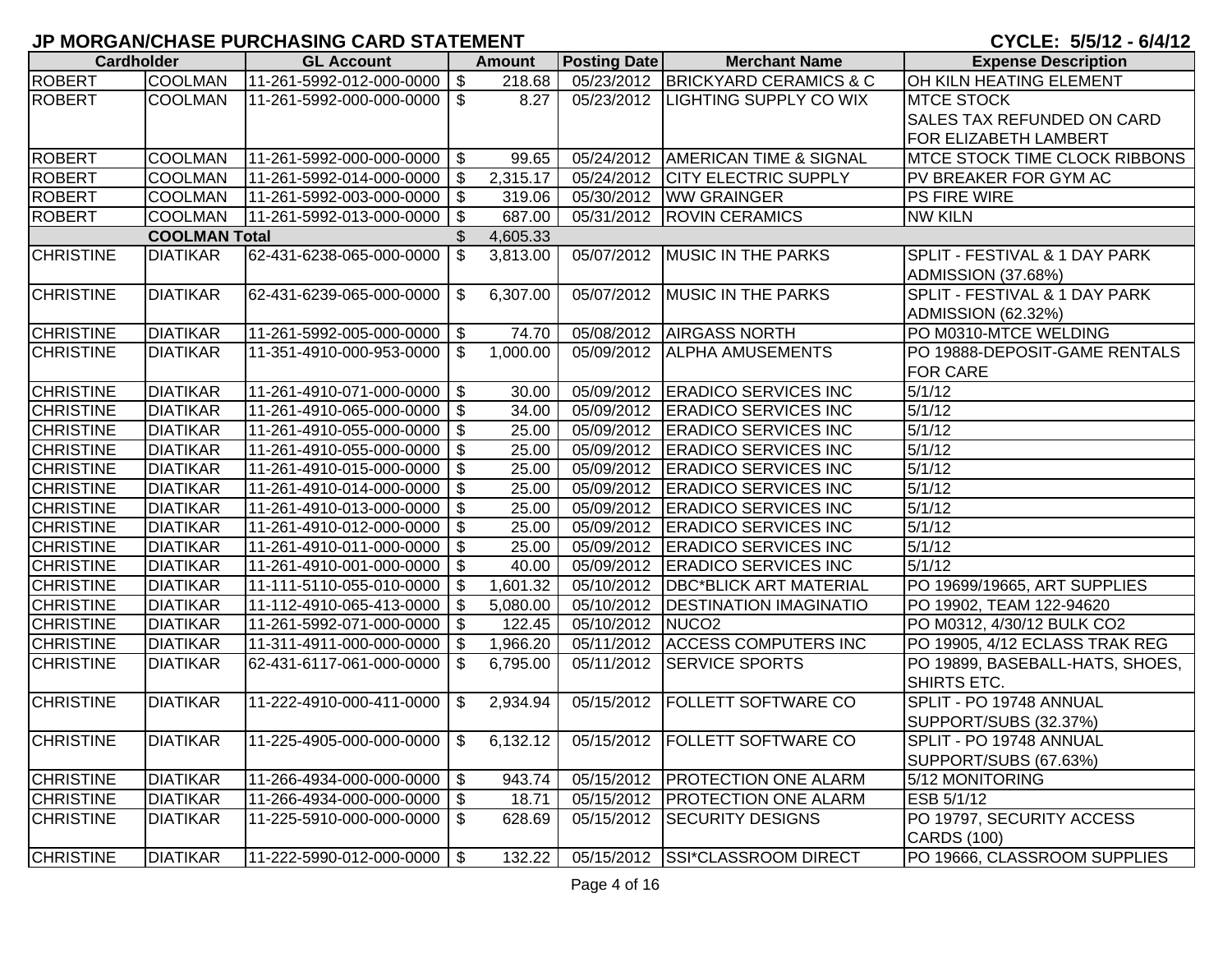|                  | <b>Cardholder</b> | <b>GL Account</b>                              |                           | <b>Amount</b> | <b>Posting Date</b> | <b>Merchant Name</b>                | <b>Expense Description</b>            |
|------------------|-------------------|------------------------------------------------|---------------------------|---------------|---------------------|-------------------------------------|---------------------------------------|
| <b>CHRISTINE</b> | <b>DIATIKAR</b>   | 11-111-5110-055-025-0000                       | $\boldsymbol{\mathsf{S}}$ | 64.90         | 05/15/2012          | <b>SSI*SCHOOL SPECIALTY</b>         | SPLIT - PO 18819 SUPPLIES (3.94%)     |
| <b>CHRISTINE</b> | <b>DIATIKAR</b>   | 11-111-5110-013-025-0000                       | \$                        | 486.73        | 05/15/2012          | <b>SSI*SCHOOL SPECIALTY</b>         | SPLIT - PO 16433 SUPPLIES (29.53%)    |
|                  |                   |                                                |                           |               |                     |                                     |                                       |
| <b>CHRISTINE</b> | <b>DIATIKAR</b>   | 11-111-5110-013-025-0000                       | \$                        | (69.34)       | 05/15/2012          | SSI*SCHOOL SPECIALTY                | SPLIT - PO 16433 CREDIT (-4.21%)      |
| <b>CHRISTINE</b> | <b>DIATIKAR</b>   | 11-111-5110-013-025-0000                       | $\boldsymbol{\mathsf{S}}$ | 19.10         | 05/15/2012          | <b>SSI*SCHOOL SPECIALTY</b>         | SPLIT - PO 16433 SUPPLIES (1.16%)     |
| <b>CHRISTINE</b> | <b>DIATIKAR</b>   | 11-241-5910-071-000-0000   \$                  |                           | 18.32         | 05/15/2012          | SSI*SCHOOL SPECIALTY                | SPLIT - PO 19160 SUPPLIES (1.11%)     |
| <b>CHRISTINE</b> | <b>DIATIKAR</b>   | 62-431-6275-015-000-0000                       | \$                        | 147.86        | 05/15/2012          | SSI*SCHOOL SPECIALTY                | SPLIT - PO 19754 SUPPLIES (8.97%)     |
| <b>CHRISTINE</b> | <b>DIATIKAR</b>   | 11-111-5110-011-025-0000                       | \$                        | 254.52        | 05/15/2012          | SSI*SCHOOL SPECIALTY                | SPLIT - PO 19802 SUPPLIES (15.44%)    |
|                  |                   |                                                |                           |               |                     |                                     |                                       |
| <b>CHRISTINE</b> | <b>DIATIKAR</b>   | 11-111-5110-015-025-0000                       | \$                        | 237.34        | 05/15/2012          | <b>SSI*SCHOOL SPECIALTY</b>         | SPLIT - PO 19828 SUPPLIES (14.40%)    |
|                  |                   |                                                |                           |               |                     |                                     |                                       |
| <b>CHRISTINE</b> | <b>DIATIKAR</b>   | 11-122-5110-014-194-0000                       | $\sqrt[6]{\frac{1}{2}}$   | 111.03        |                     | 05/15/2012 SSI*SCHOOL SPECIALTY     | SPLIT - PO 19719 SUPPLIES (6.74%)     |
| <b>CHRISTINE</b> | <b>DIATIKAR</b>   | 11-111-5110-055-010-0000                       | $\mathfrak{S}$            | 377.96        | 05/15/2012          | <b>SSI*SCHOOL SPECIALTY</b>         | SPLIT - PO 19698 SUPPLIES (22.93%)    |
|                  |                   |                                                |                           |               |                     |                                     |                                       |
| <b>CHRISTINE</b> | <b>DIATIKAR</b>   | 11-261-4910-000-000-0611                       | \$                        | 3,275.50      | 05/16/2012          | <b>ARCH ENVIRONMENTAL GRO</b>       | PO 16150M 4/2-4/29/12                 |
| <b>CHRISTINE</b> | <b>DIATIKAR</b>   | 11-122-5110-055-194-0000   \$                  |                           | 267.88        | 05/16/2012          | ECC*DSS-DISC SCH SUPPL              | PO 19720, SUPPLIES                    |
| <b>CHRISTINE</b> | <b>DIATIKAR</b>   | 11-221-3220-000-414-0000                       | $\boldsymbol{\mathsf{S}}$ | 820.00        | 05/17/2012          | <b>FL. LEAGUE OF IB SCHOO</b>       | INV 11389/SCHAEFER WORKSHOP           |
| <b>CHRISTINE</b> | <b>DIATIKAR</b>   | 11-221-3220-000-414-0000                       | $\boldsymbol{\mathsf{S}}$ | 820.00        | 05/17/2012          | <b>FL. LEAGUE OF IB SCHOO</b>       | INV 11388/ESPINOSA WORKSHOP           |
| <b>CHRISTINE</b> | <b>DIATIKAR</b>   | 62-431-6176-071-000-0000                       | $\overline{\mathbf{3}}$   | 50.00         | 05/18/2012          | <b>DUNCAN DISPOSAL SYS</b>          | INV 253178, RECYCLING                 |
| <b>CHRISTINE</b> | <b>DIATIKAR</b>   | 62-431-6275-055-000-0000                       | $\boldsymbol{\mathsf{S}}$ | 15.00         | 05/18/2012          | <b>DUNCAN DISPOSAL SYS</b>          | INV 254229 RECYCLING                  |
| <b>CHRISTINE</b> | <b>DIATIKAR</b>   | 41-452-3190-012-000-0407                       | $\boldsymbol{\mathsf{S}}$ | 4,400.00      | 05/18/2012          | <b>SOIL AND MATERIALS</b>           | CP07, OH PRK LOT EVAL                 |
| <b>CHRISTINE</b> | <b>DIATIKAR</b>   | 11-261-5710-000-000-0000                       | $\boldsymbol{\mathsf{S}}$ | 871.27        | 05/24/2012          | <b>ATLAS OIL</b>                    | PO M0314/5/9/12 FUEL, 235 GAL         |
| <b>CHRISTINE</b> | <b>DIATIKAR</b>   | 11-221-5110-000-000-6842                       | \$                        | 3,201.38      | 05/24/2012          | <b>TCD*CENGAGE LEARNING</b>         | PO 19548/SUMMER CENTRAL               |
|                  |                   |                                                |                           |               |                     |                                     | <b>READER'S KITS</b>                  |
| <b>CHRISTINE</b> | <b>DIATIKAR</b>   | 11-113-5210-071-414-0000                       | \$                        | 7,500.00      | 05/24/2012          | <b>TCD*GALE</b>                     | SPLIT - CR20039/DIGITAL               |
|                  |                   |                                                |                           |               |                     |                                     | CURRICULUM (100.67%)                  |
| <b>CHRISTINE</b> | <b>DIATIKAR</b>   | 11-222-5310-071-000-0000                       | $\mathbb{S}$              | (50.00)       | 05/24/2012          | TCD*GALE                            | SPLIT - PO30352/HOSTING FEE           |
|                  |                   |                                                |                           |               |                     |                                     | CREDIT (-0.67%)                       |
| <b>CHRISTINE</b> | <b>DIATIKAR</b>   | 11-111-5210-011-000-0000                       |                           | \$23,604.52   | 05/25/2012          | MCGRAW-HILL E-COMMERCE              | SPLIT - PO 19896-EVERDAY MATH         |
|                  |                   |                                                |                           |               |                     |                                     | (27.74%)                              |
| <b>CHRISTINE</b> | <b>DIATIKAR</b>   | 11-111-5210-012-000-0000                       |                           | \$22,216.00   | 05/25/2012          | MCGRAW-HILL E-COMMERCE              | SPLIT - PO 19896-EVERDAY MATH         |
|                  |                   |                                                |                           |               |                     |                                     | $(0.00\%)$                            |
| <b>CHRISTINE</b> | <b>DIATIKAR</b>   | 11-111-5210-013-000-0000                       |                           | \$23,604.50   | 05/25/2012          | MCGRAW-HILL E-COMMERCE              | SPLIT - PO 19896-EVERDAY MATH         |
|                  |                   |                                                |                           |               |                     |                                     | $(0.00\%)$                            |
| <b>CHRISTINE</b> | <b>DIATIKAR</b>   | $11-111-5210-014-000-0000$ $\mid$ \$ 15,678.80 |                           |               |                     | 05/25/2012   MCGRAW-HILL E-COMMERCE | SPLIT - PO 19896-EVERDAY MATH         |
|                  |                   |                                                |                           |               |                     |                                     | $(0.00\%)$                            |
| <b>CHRISTINE</b> | <b>DIATIKAR</b>   | 11-225-5111-000-000-0000                       | $\boldsymbol{\mathsf{S}}$ | 67.42         | 05/28/2012          | <b>CDW GOVERNMENT</b>               | SPLIT - PO 19890/25' SVGA CABLE       |
|                  |                   |                                                |                           |               |                     |                                     | (0.26%)                               |
| <b>CHRISTINE</b> | <b>DIATIKAR</b>   | 11-225-4917-000-000-0000                       |                           | \$26,062.83   | 05/28/2012          | <b>CDW GOVERNMENT</b>               | SPLIT - PO 19333/MICROSOFT            |
|                  |                   |                                                |                           |               |                     |                                     | <b>SCHOOL LICENSE AGREEMENT, \$27</b> |
|                  |                   |                                                |                           |               |                     |                                     | CREDIT NEEDED (99.74%)                |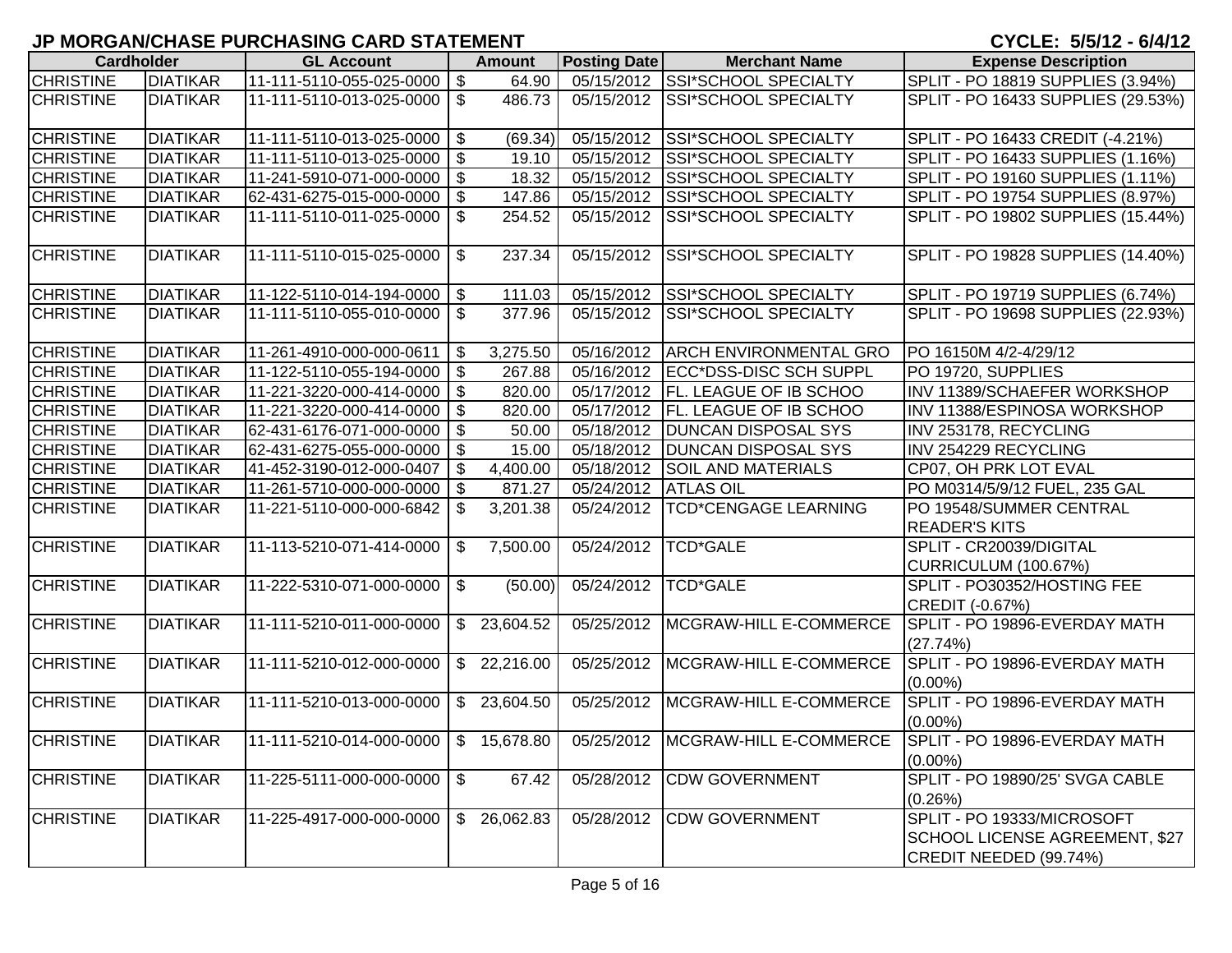|                  | <b>Cardholder</b>     | <b>GL Account</b>                       |                            | <b>Amount</b> | <b>Posting Date</b>     | <b>Merchant Name</b>         | <b>Expense Description</b>                        |
|------------------|-----------------------|-----------------------------------------|----------------------------|---------------|-------------------------|------------------------------|---------------------------------------------------|
| <b>CHRISTINE</b> | <b>DIATIKAR</b>       | 11-111-5210-014-000-0000                | $\boldsymbol{\mathsf{\$}}$ | 9,314.20      | 05/28/2012              | MCGRAW-HILL E-COMMERCE       | SPLIT - PO 19896-EVERDAY MATH                     |
| <b>CHRISTINE</b> | <b>DIATIKAR</b>       | 11-111-5210-015-000-0000                | $\mathfrak{L}$             | 16,662.00     | 05/28/2012              | MCGRAW-HILL E-COMMERCE       | (17.55%)<br>SPLIT - PO 19896-EVERDAY MATH         |
|                  |                       |                                         |                            |               |                         |                              | (31.40%)                                          |
| <b>CHRISTINE</b> | <b>DIATIKAR</b>       | 11-111-5210-055-000-0055                | $\mathbb{S}$               | 27,094.80     | 05/28/2012              | MCGRAW-HILL E-COMMERCE       | SPLIT - PO 19896-EVERDAY MATH                     |
|                  |                       |                                         |                            |               |                         |                              | (51.05%)                                          |
| <b>CHRISTINE</b> | <b>DIATIKAR</b>       | 62-431-6219-055-000-0000                | \$                         | 3,536.00      | 05/28/2012              | <b>TRI-C/SUMMER SKILLS B</b> | CR 19993/NM SUMMER SKILLS                         |
| <b>CHRISTINE</b> | <b>DIATIKAR</b>       | 11-266-4934-000-000-0000                | \$                         | 216.00        | 05/30/2012              | <b>PROTECTION ONE ALARM</b>  | <b>ORDER</b><br><b>PS ALARM REPAIR</b>            |
| <b>CHRISTINE</b> | <b>DIATIKAR</b>       | 11-112-5110-065-009-0000 \$             |                            | 119.00        | 05/30/2012              | SSI*DELTACPOFREYNEOSCI       | PO 18921-SUPPLIES                                 |
| <b>CHRISTINE</b> | <b>DIATIKAR</b>       | 11-241-5910-071-000-0000                | $\sqrt{3}$                 | 800.37        | 05/31/2012              | SSI*SCHOOL SPECIALTY         | SPLIT - PO 19653, KRAFT PAPER                     |
|                  |                       |                                         |                            |               |                         |                              | (18.26%)                                          |
| <b>CHRISTINE</b> | <b>DIATIKAR</b>       | 11-351-4910-000-953-0000                | $\mathfrak{S}$             | 590.62        | 05/31/2012              | SSI*SCHOOL SPECIALTY         | SPLIT - PO 19523, RUG & ROOM                      |
|                  |                       |                                         |                            |               |                         |                              | <b>DIVIDER (13.47%)</b>                           |
| <b>CHRISTINE</b> | <b>DIATIKAR</b>       | 11-351-5110-000-953-0000                | $\sqrt{3}$                 | 221.98        | 05/31/2012              | SSI*SCHOOL SPECIALTY         | SPLIT - PO 19618, SUPPLIES (5.06%)                |
| <b>CHRISTINE</b> | <b>DIATIKAR</b>       | 11-226-5910-000-012-0000                | $\sqrt[6]{2}$              | 535.71        | 05/31/2012              | SSI*SCHOOL SPECIALTY         | SPLIT - PO 19643, SUPPLIES (12.22%)               |
| <b>CHRISTINE</b> | <b>DIATIKAR</b>       | 11-351-4910-000-953-0000                | $\boldsymbol{\mathsf{S}}$  | 1,478.61      | 05/31/2012              | SSI*SCHOOL SPECIALTY         | SPLIT - PO 19648, SUPPLIES (33.73%)               |
| <b>CHRISTINE</b> | <b>DIATIKAR</b>       | 11-113-5110-071-076-0000                | $\sqrt{3}$                 | 314.90        | 05/31/2012              | <b>SSI*SCHOOL SPECIALTY</b>  | SPLIT - PO 19652, SUPPLIES (7.18%)                |
| <b>CHRISTINE</b> | <b>DIATIKAR</b>       | 11-118-5110-000-951-0000                | $\mathfrak{L}$             | 220.50        | 05/31/2012              | <b>SSI*SCHOOL SPECIALTY</b>  | SPLIT - PO 19642, KRAFT PAPER                     |
|                  |                       |                                         |                            |               |                         |                              | (5.03%)                                           |
| <b>CHRISTINE</b> | <b>DIATIKAR</b>       | 11-118-5110-000-952-0000                | $\mathfrak{S}$             | 220.50        | $\overline{05}/31/2012$ | SSI*SCHOOL SPECIALTY         | SPLIT - PO 19642, KRAFT PAPER                     |
|                  |                       |                                         |                            |               |                         |                              | (5.03%)                                           |
| <b>CHRISTINE</b> | <b>DIATIKAR</b>       | 11-283-7910-000-000-0000                | $\mathfrak{F}$             | 18.57         | 06/04/2012              | JETS PIZZA #46               | NEGOTIATION COMMITTEE LUNCH<br><b>MEETING</b>     |
| <b>CHRISTINE</b> | <b>DIATIKAR</b>       | 11-283-7910-000-000-0000                | $\mathfrak{L}$             | 50.81         | 06/04/2012              | MARIA'S ITALIAN BAKERY       | NEGOTIATION COMMITTEE LUNCH                       |
|                  |                       |                                         |                            |               |                         |                              | <b>MEETING</b>                                    |
| <b>CHRISTINE</b> | <b>DIATIKAR</b>       | 62-431-6275-013-000-0000                | \$                         | 4,112.00      | 06/04/2012              | <b>TRI-C/SUMMER SKILLS B</b> | <b>SUMMER SKILLS ORDER</b>                        |
|                  | <b>DIATIKAR Total</b> |                                         |                            | \$237,389.18  |                         |                              |                                                   |
| <b>KATY</b>      |                       | DINKELMANN62-431-6131-071-000-0000      | \$                         | 123.96        | 05/07/2012              | KOHLS #0480                  | DRESS PANTTS FOR BOYS                             |
|                  |                       |                                         |                            |               |                         |                              | <b>COSTUMES</b>                                   |
| <b>KATY</b>      |                       | DINKELMANN62-431-6131-071-000-0000   \$ |                            | 7.65          | 05/11/2012              | JOANN ETC #1933              | <b>DYE FOR COSTUMES</b>                           |
| <b>KATY</b>      |                       | DINKELMANN62-431-6131-071-000-0000      | $\mathfrak{S}$             | 39.09         | 05/14/2012              | <b>TARGET</b><br>00009019    | <b>EMERGENCY SUPPLIES FOR</b>                     |
|                  |                       |                                         |                            |               |                         |                              | DANCERS AT MYAF INCLUDING                         |
|                  |                       |                                         |                            |               |                         |                              | <b>BREAKFAST JUICE, FIRST AID</b>                 |
| <b>KATY</b>      |                       | DINKELMANN62-431-6131-071-000-0000      | \$                         | 18.98         | 05/14/2012              | <b>TARGET</b><br>00009225    | <b>SUPPLIES</b><br><b>BLANK CDS AND CROWN FOR</b> |
|                  |                       |                                         |                            |               |                         |                              | <b>DANCE PROP</b>                                 |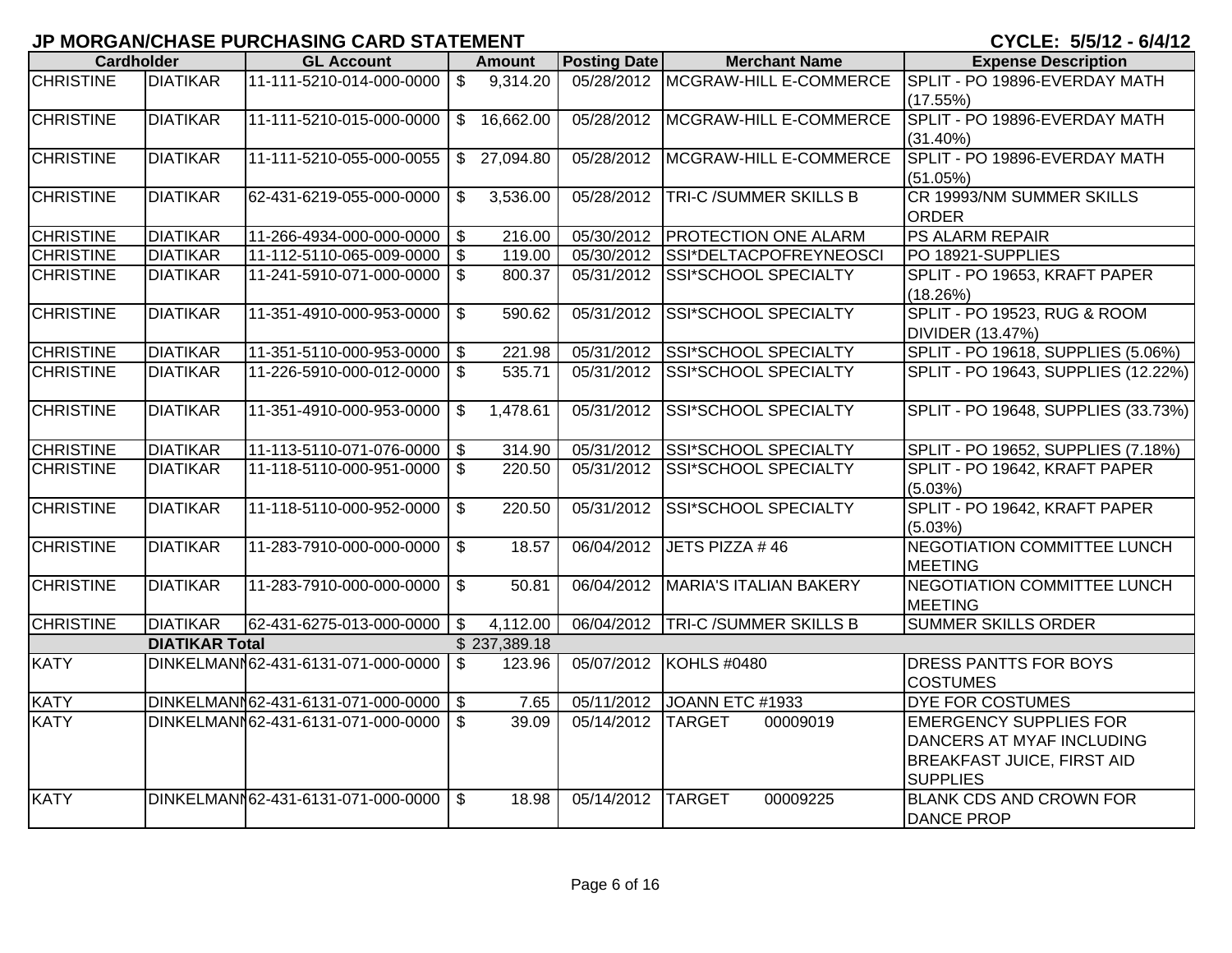|                | <b>Cardholder</b>       | <b>GL Account</b>                         |                | <b>Amount</b> | Posting Date      | <b>Merchant Name</b>           | <b>Expense Description</b>                           |
|----------------|-------------------------|-------------------------------------------|----------------|---------------|-------------------|--------------------------------|------------------------------------------------------|
| <b>KATY</b>    |                         | DINKELMANN62-431-6131-071-000-0000   \$   |                | 182.79        | 05/14/2012 TARGET | 00009225                       | <b>BOYS T-SHIRTS FOR COSTUMES,</b>                   |
|                |                         |                                           |                |               |                   |                                | PURPLE BELT FOR COSTUME,                             |
|                |                         |                                           |                |               |                   |                                | <b>STORAGE BINS FOR BACKSTAGE</b>                    |
| <b>KATY</b>    |                         | DINKELMANN62-431-6131-071-000-0000        | $\sqrt{3}$     | 98.40         | 05/15/2012        | JOANN ETC #2003                | RHINESTONES, RHINESTONE GLUE,                        |
|                |                         |                                           |                |               |                   |                                | <b>FAKE FLOWERS FOR COSTUMES</b>                     |
| <b>KATY</b>    |                         | DINKELMANN62-431-6131-071-000-0000        | $\mathcal{S}$  | 101.86        | 05/16/2012        | JOANN ETC #1933                | <b>FABRIC FOR COSTUMES, RIBBON</b>                   |
|                |                         |                                           |                |               |                   |                                | <b>FOR COSTUMES</b>                                  |
| <b>KATY</b>    |                         | DINKELMANN62-431-6131-071-000-0000        | $\mathbb{S}$   | 209.99        | 05/16/2012        | <b>KOHL'S #0009</b>            | SLIPS TO DYE FOR COSTUMES,                           |
|                |                         |                                           |                |               |                   |                                | <b>BOYS PANTS FOR COSTUME</b>                        |
| <b>KATY</b>    |                         | DINKELMANN62-431-6131-071-000-0000   \$   |                | 81.20         | 05/22/2012        | <b>BODIES IN MOTION, INC</b>   | <b>WHITE LEOTARDS</b>                                |
| <b>KATY</b>    |                         | DINKELMANN62-431-6131-071-000-0000   \$   |                | 47.62         | 05/23/2012        | JOANN ETC #2003                | STORAGE CONTAINERS FOR BOBBY                         |
|                |                         |                                           |                |               |                   |                                | PINS, ROSE FOR BLAZER, TULLE                         |
|                |                         |                                           |                |               |                   |                                | FOR HEADPIECES, BARRETTES FOR                        |
|                |                         |                                           |                |               |                   |                                | <b>HEADPIECES, RIBBON FOR</b>                        |
|                |                         |                                           |                |               |                   |                                | <b>COSTUMES</b>                                      |
| <b>KATY</b>    |                         | DINKELMANN62-431-6129-071-000-0000   \$   |                | 20.97         | 05/31/2012        | <b>STAPLES</b><br>00107730     | PAPER FOR PROGRAMS AT                                |
| <b>KATY</b>    |                         |                                           |                |               | 05/31/2012        |                                | <b>BANQUET</b><br><b>RUGS FOR LIGHTING CORDS ON</b>  |
|                |                         | DINKELMANN62-431-6131-071-000-0000   \$   |                | 55.88         |                   | THE HOME DEPOT 2737            | <b>STAGE</b>                                         |
|                | <b>DINKELMANN Total</b> |                                           | $\mathfrak{S}$ | 988.39        |                   |                                |                                                      |
| <b>MICHAEL</b> | <b>DRAGOO</b>           | $11 - 261 - 4910 - 071 - 000 - 0000$ \ \$ |                | 533.00        |                   | 05/11/2012 NATIONAL TIME       | <b>HS SMOKE DETECTOR</b>                             |
| <b>MICHAEL</b> | <b>DRAGOO</b>           | 11-261-4910-003-000-0000   \$             |                | 208.00        | 05/17/2012        | <b>REDFORD LOCK CO INC</b>     | PS CORE CHANGE IN FRON                               |
|                |                         |                                           |                |               |                   |                                | <b>ENTRANCE</b>                                      |
| <b>MICHAEL</b> | <b>DRAGOO</b>           | $11 - 261 - 4910 - 015 - 000 - 0000$ \$   |                | 400.00        |                   | 05/17/2012 REDFORD LOCK CO INC | DF SAFE                                              |
| <b>MICHAEL</b> | <b>DRAGOO</b>           | 11-261-4910-071-000-0000   \$             |                | 750.00        | 05/18/2012        | NATIONAL TIME                  | HS CHARGE WILL BE REFUNDED                           |
| <b>MICHAEL</b> | <b>DRAGOO</b>           | 11-261-5993-071-000-0000   \$             |                | 214.44        | 05/23/2012        | <b>SW PLUMBING GO GREEN</b>    | <b>HS IRRIGATION</b>                                 |
| <b>MICHAEL</b> | <b>DRAGOO</b>           | 11-261-3220-000-000-0000   \$             |                | 450.00        | 05/24/2012        | <b>MSBO</b>                    | <b>MTCE MSBO CONFERENCE</b>                          |
| <b>MICHAEL</b> | <b>DRAGOO</b>           | 11-261-5992-071-000-0000                  | $\sqrt{3}$     | 849.92        | 05/31/2012        | <b>COCHRANE SUPPLY</b>         | HS FREQUENCY DRIVE                                   |
|                | <b>DRAGOO Total</b>     |                                           | \$             | 3,405.36      |                   |                                |                                                      |
| <b>MARIA</b>   | <b>FALLONE</b>          | 62-431-6275-014-000-0000                  | $\vert$ \$     | 68.00         | 05/08/2012        | <b>TRI-C/SUMMER SKILLS B</b>   | 4 SUMMER SKILLS WORK BOOKS                           |
| <b>MARIA</b>   | <b>FALLONE</b>          | 62-431-6275-014-000-0000 \$               |                | (1.29)        | 05/09/2012        | KROGER #632                    | <b>REFUND OF TAX CHARGED AT</b>                      |
|                |                         |                                           |                |               |                   |                                | <b>KROGER</b>                                        |
| <b>MARIA</b>   | <b>FALLONE</b>          | 62-431-6275-014-000-0000 \$               |                | (21.55)       |                   | 05/09/2012   LOWES #02570*     | <b>REFUND OF TAXES CHARGED</b>                       |
| <b>MARIA</b>   | <b>FALLONE</b>          | 62-431-6275-014-000-0000 \$               |                | 89.94         | 05/10/2012        | <b>EDWEEK.ORG</b>              | <b>RENEWAL FOR EDUCATION WEEK</b>                    |
|                |                         |                                           |                |               |                   |                                | <b>FOR JENIFER MICHOS</b>                            |
| <b>MARIA</b>   | <b>FALLONE</b>          | 62-431-6275-014-000-0000   \$             |                | 102.00        | 05/15/2012        | <b>TRI-C/SUMMER SKILLS B</b>   | <b>6 SUMMER SKILLS BOOKS FOR</b>                     |
|                |                         |                                           |                |               |                   |                                | <b>STUDENT</b>                                       |
| <b>MARIA</b>   | <b>FALLONE</b>          | 62-431-6275-014-000-0000                  | $\sqrt{3}$     | 220.00        | 05/17/2012        |                                | REI*GREENWOODHEINEMANN BOOKS FOR LITERACY LIBRARY TO |
|                |                         |                                           |                |               |                   |                                | <b>COMPLETE SETS</b>                                 |
| <b>MARIA</b>   | <b>FALLONE</b>          | 62-431-6275-014-000-0000   \$             |                | 17.00         | 05/17/2012        | <b>TRI-C/SUMMER SKILLS B</b>   | SUMMER SKILLS KEYBOARDING                            |
|                |                         |                                           |                |               |                   |                                | <b>BOOK</b>                                          |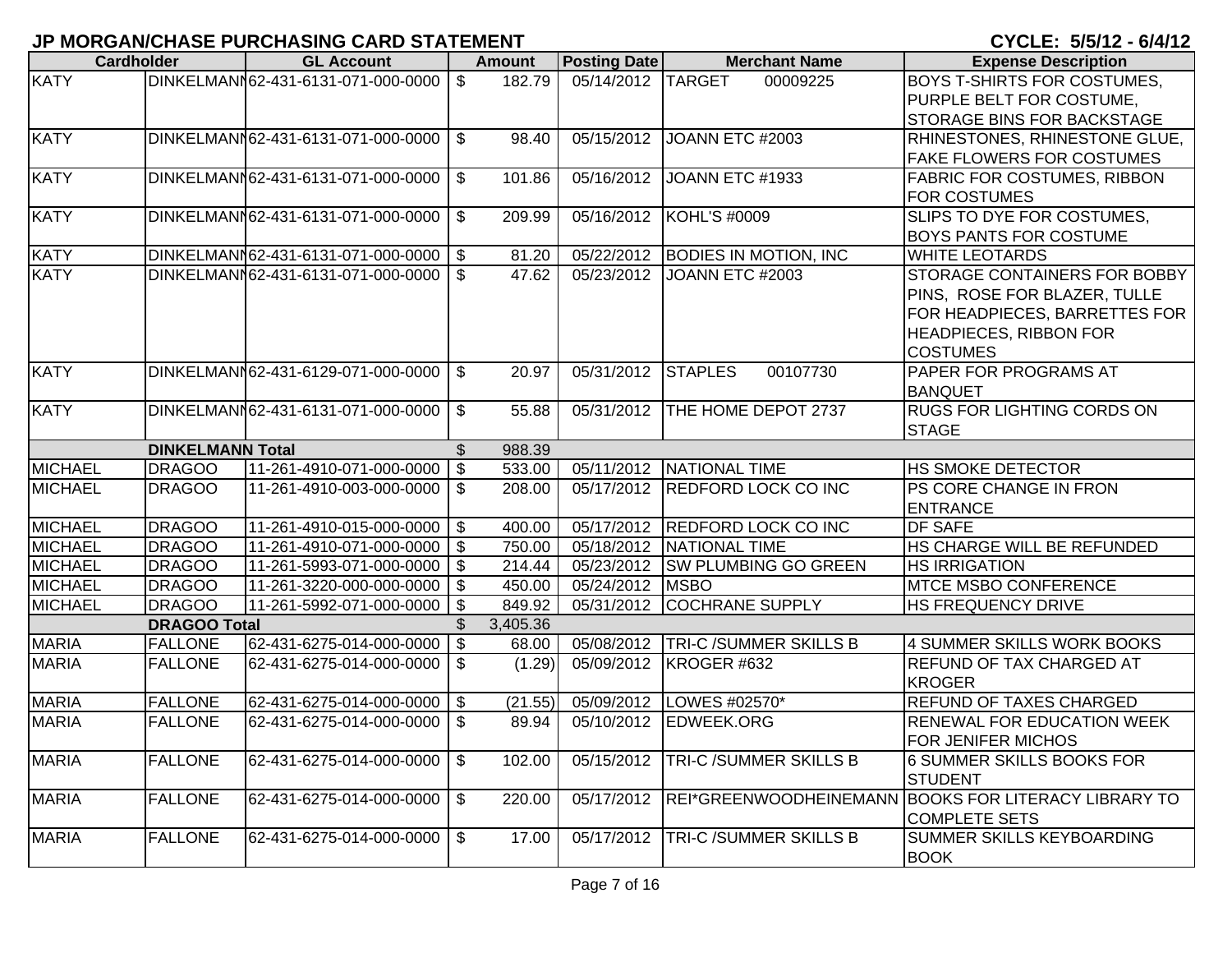| <b>MARIA</b><br>05/21/2012 FCC*FRANKLINCVYSEMINAR<br><b>FALLONE</b><br>62-431-6275-014-000-0000<br>\$<br>202.00<br>THEY HAVE CHARGED US.<br><b>FALLONE</b><br>11-111-5110-014-055-0000   \$<br>05/21/2012<br>SEYMOUROFSYCAMORE1<br>197.94<br><b>FALLONE</b><br>62-431-6275-014-000-0000<br><b>S</b><br>44.94<br>05/30/2012<br><b>EDWEEK.ORG</b><br>FOR ACCT #001020609<br><b>FALLONE</b><br>\$<br>PAYPAL *PAYSCHOOLS<br>62-431-6275-014-000-0000<br>364.71<br>05/30/2012<br><b>HELP FOR THE STORM</b><br><b>FALLONE</b><br>$11 - 241 - 5910 - 014 - 000 - 0000$ \$<br>06/01/2012<br><b>RGS*REALLY GOOD STUFF</b><br>44.91<br><b>WELCOME KINDERGARTEN</b><br><b>BRACELETS FOR IN COMING</b><br>KINDERGARTEN STUDENTS.<br><b>FALLONE</b><br>11-241-5910-014-000-0000<br>06/01/2012<br>ROCHESTER 100, INC<br>\$<br>420.00<br>COMMUNICATION FOLDERS FOR<br>INEXT YEAR KINDERGARTEN - THIRD<br><b>GRADERS</b><br>CA-60 FILES TO HOUSE STUDENTS'<br><b>FALLONE</b><br>11-241-5910-014-000-0000<br>\$<br>06/01/2012<br>THE RIEGLE PRESS<br>133.61<br><b>RECORDS</b><br><b>FALLONE</b><br>62-431-6275-014-000-0000<br>\$<br>06/04/2012<br><b>FOLLETT SOFTWARE CO</b><br>LIBRARY BOOKS INVOICE 611239-2<br>411.89<br>AND 611239F-1<br><b>FALLONE</b><br>11-241-5910-014-000-0000<br>\$<br>06/04/2012<br><b>ORIENTAL TRADING CO</b><br><b>BADGE HOLDERS FOR</b><br>57.99<br>KINDERGARTENERS NAME TAGS<br><b>FALLONE Total</b><br>2,352.09<br><b>JAMES</b><br>11-261-5993-000-000-0000 \$<br>05/09/2012<br><b>FULAR</b><br>109.38<br>THE HOME DEPOT 2704<br><b>HEARING PROTECTION FOR</b><br>WORKERS, S-HOOKS FOR<br><b>BASEBALL FIELS</b><br><b>JAMES</b><br><b>FULAR</b><br>THE HOME DEPOT 2737<br>11-261-5993-000-000-0000<br>\$<br>178.81<br>05/09/2012 | <b>Cardholder</b> | <b>GL Account</b> | <b>Amount</b> | <b>Posting Date</b> | <b>Merchant Name</b> | <b>Expense Description</b>            |
|--------------------------------------------------------------------------------------------------------------------------------------------------------------------------------------------------------------------------------------------------------------------------------------------------------------------------------------------------------------------------------------------------------------------------------------------------------------------------------------------------------------------------------------------------------------------------------------------------------------------------------------------------------------------------------------------------------------------------------------------------------------------------------------------------------------------------------------------------------------------------------------------------------------------------------------------------------------------------------------------------------------------------------------------------------------------------------------------------------------------------------------------------------------------------------------------------------------------------------------------------------------------------------------------------------------------------------------------------------------------------------------------------------------------------------------------------------------------------------------------------------------------------------------------------------------------------------------------------------------------------------------------------------------------------------------------------------------------------------------------------|-------------------|-------------------|---------------|---------------------|----------------------|---------------------------------------|
| <b>MARIA</b><br><b>MARIA</b><br><b>MARIA</b><br><b>MARIA</b><br><b>MARIA</b><br><b>MARIA</b>                                                                                                                                                                                                                                                                                                                                                                                                                                                                                                                                                                                                                                                                                                                                                                                                                                                                                                                                                                                                                                                                                                                                                                                                                                                                                                                                                                                                                                                                                                                                                                                                                                                     |                   |                   |               |                     |                      | <b>BRIDGET ZAHRADNIK ATTENDED</b>     |
| <b>MARIA</b><br><b>MARIA</b>                                                                                                                                                                                                                                                                                                                                                                                                                                                                                                                                                                                                                                                                                                                                                                                                                                                                                                                                                                                                                                                                                                                                                                                                                                                                                                                                                                                                                                                                                                                                                                                                                                                                                                                     |                   |                   |               |                     |                      | FRANKLIN COVEY SEMINAR. I HAVE        |
|                                                                                                                                                                                                                                                                                                                                                                                                                                                                                                                                                                                                                                                                                                                                                                                                                                                                                                                                                                                                                                                                                                                                                                                                                                                                                                                                                                                                                                                                                                                                                                                                                                                                                                                                                  |                   |                   |               |                     |                      | <b>REQUESTED A REFUND OF THE TAX</b>  |
|                                                                                                                                                                                                                                                                                                                                                                                                                                                                                                                                                                                                                                                                                                                                                                                                                                                                                                                                                                                                                                                                                                                                                                                                                                                                                                                                                                                                                                                                                                                                                                                                                                                                                                                                                  |                   |                   |               |                     |                      |                                       |
|                                                                                                                                                                                                                                                                                                                                                                                                                                                                                                                                                                                                                                                                                                                                                                                                                                                                                                                                                                                                                                                                                                                                                                                                                                                                                                                                                                                                                                                                                                                                                                                                                                                                                                                                                  |                   |                   |               |                     |                      | <b>ATHLETIC FIELD MARKER FOR P.E.</b> |
|                                                                                                                                                                                                                                                                                                                                                                                                                                                                                                                                                                                                                                                                                                                                                                                                                                                                                                                                                                                                                                                                                                                                                                                                                                                                                                                                                                                                                                                                                                                                                                                                                                                                                                                                                  |                   |                   |               |                     |                      | <b>PAID EDUCATION WEEK INVOICE</b>    |
|                                                                                                                                                                                                                                                                                                                                                                                                                                                                                                                                                                                                                                                                                                                                                                                                                                                                                                                                                                                                                                                                                                                                                                                                                                                                                                                                                                                                                                                                                                                                                                                                                                                                                                                                                  |                   |                   |               |                     |                      |                                       |
|                                                                                                                                                                                                                                                                                                                                                                                                                                                                                                                                                                                                                                                                                                                                                                                                                                                                                                                                                                                                                                                                                                                                                                                                                                                                                                                                                                                                                                                                                                                                                                                                                                                                                                                                                  |                   |                   |               |                     |                      | DONATION TO DEXTER SCHOOLS TO         |
|                                                                                                                                                                                                                                                                                                                                                                                                                                                                                                                                                                                                                                                                                                                                                                                                                                                                                                                                                                                                                                                                                                                                                                                                                                                                                                                                                                                                                                                                                                                                                                                                                                                                                                                                                  |                   |                   |               |                     |                      |                                       |
|                                                                                                                                                                                                                                                                                                                                                                                                                                                                                                                                                                                                                                                                                                                                                                                                                                                                                                                                                                                                                                                                                                                                                                                                                                                                                                                                                                                                                                                                                                                                                                                                                                                                                                                                                  |                   |                   |               |                     |                      |                                       |
|                                                                                                                                                                                                                                                                                                                                                                                                                                                                                                                                                                                                                                                                                                                                                                                                                                                                                                                                                                                                                                                                                                                                                                                                                                                                                                                                                                                                                                                                                                                                                                                                                                                                                                                                                  |                   |                   |               |                     |                      |                                       |
|                                                                                                                                                                                                                                                                                                                                                                                                                                                                                                                                                                                                                                                                                                                                                                                                                                                                                                                                                                                                                                                                                                                                                                                                                                                                                                                                                                                                                                                                                                                                                                                                                                                                                                                                                  |                   |                   |               |                     |                      |                                       |
|                                                                                                                                                                                                                                                                                                                                                                                                                                                                                                                                                                                                                                                                                                                                                                                                                                                                                                                                                                                                                                                                                                                                                                                                                                                                                                                                                                                                                                                                                                                                                                                                                                                                                                                                                  |                   |                   |               |                     |                      |                                       |
|                                                                                                                                                                                                                                                                                                                                                                                                                                                                                                                                                                                                                                                                                                                                                                                                                                                                                                                                                                                                                                                                                                                                                                                                                                                                                                                                                                                                                                                                                                                                                                                                                                                                                                                                                  |                   |                   |               |                     |                      |                                       |
|                                                                                                                                                                                                                                                                                                                                                                                                                                                                                                                                                                                                                                                                                                                                                                                                                                                                                                                                                                                                                                                                                                                                                                                                                                                                                                                                                                                                                                                                                                                                                                                                                                                                                                                                                  |                   |                   |               |                     |                      |                                       |
|                                                                                                                                                                                                                                                                                                                                                                                                                                                                                                                                                                                                                                                                                                                                                                                                                                                                                                                                                                                                                                                                                                                                                                                                                                                                                                                                                                                                                                                                                                                                                                                                                                                                                                                                                  |                   |                   |               |                     |                      |                                       |
|                                                                                                                                                                                                                                                                                                                                                                                                                                                                                                                                                                                                                                                                                                                                                                                                                                                                                                                                                                                                                                                                                                                                                                                                                                                                                                                                                                                                                                                                                                                                                                                                                                                                                                                                                  |                   |                   |               |                     |                      |                                       |
|                                                                                                                                                                                                                                                                                                                                                                                                                                                                                                                                                                                                                                                                                                                                                                                                                                                                                                                                                                                                                                                                                                                                                                                                                                                                                                                                                                                                                                                                                                                                                                                                                                                                                                                                                  |                   |                   |               |                     |                      |                                       |
|                                                                                                                                                                                                                                                                                                                                                                                                                                                                                                                                                                                                                                                                                                                                                                                                                                                                                                                                                                                                                                                                                                                                                                                                                                                                                                                                                                                                                                                                                                                                                                                                                                                                                                                                                  |                   |                   |               |                     |                      |                                       |
|                                                                                                                                                                                                                                                                                                                                                                                                                                                                                                                                                                                                                                                                                                                                                                                                                                                                                                                                                                                                                                                                                                                                                                                                                                                                                                                                                                                                                                                                                                                                                                                                                                                                                                                                                  |                   |                   |               |                     |                      |                                       |
|                                                                                                                                                                                                                                                                                                                                                                                                                                                                                                                                                                                                                                                                                                                                                                                                                                                                                                                                                                                                                                                                                                                                                                                                                                                                                                                                                                                                                                                                                                                                                                                                                                                                                                                                                  |                   |                   |               |                     |                      |                                       |
|                                                                                                                                                                                                                                                                                                                                                                                                                                                                                                                                                                                                                                                                                                                                                                                                                                                                                                                                                                                                                                                                                                                                                                                                                                                                                                                                                                                                                                                                                                                                                                                                                                                                                                                                                  |                   |                   |               |                     |                      |                                       |
|                                                                                                                                                                                                                                                                                                                                                                                                                                                                                                                                                                                                                                                                                                                                                                                                                                                                                                                                                                                                                                                                                                                                                                                                                                                                                                                                                                                                                                                                                                                                                                                                                                                                                                                                                  |                   |                   |               |                     |                      |                                       |
|                                                                                                                                                                                                                                                                                                                                                                                                                                                                                                                                                                                                                                                                                                                                                                                                                                                                                                                                                                                                                                                                                                                                                                                                                                                                                                                                                                                                                                                                                                                                                                                                                                                                                                                                                  |                   |                   |               |                     |                      |                                       |
|                                                                                                                                                                                                                                                                                                                                                                                                                                                                                                                                                                                                                                                                                                                                                                                                                                                                                                                                                                                                                                                                                                                                                                                                                                                                                                                                                                                                                                                                                                                                                                                                                                                                                                                                                  |                   |                   |               |                     |                      | <b>SAFETY EQUIPMENT FOR SUMMER</b>    |
|                                                                                                                                                                                                                                                                                                                                                                                                                                                                                                                                                                                                                                                                                                                                                                                                                                                                                                                                                                                                                                                                                                                                                                                                                                                                                                                                                                                                                                                                                                                                                                                                                                                                                                                                                  |                   |                   |               |                     |                      | <b>HELP</b>                           |
| <b>JAMES</b><br><b>FULAR</b><br>l \$<br>05/10/2012<br>JOHN DEERE LANDSCAPES0<br>11-261-5993-000-000-0000<br>625.45                                                                                                                                                                                                                                                                                                                                                                                                                                                                                                                                                                                                                                                                                                                                                                                                                                                                                                                                                                                                                                                                                                                                                                                                                                                                                                                                                                                                                                                                                                                                                                                                                               |                   |                   |               |                     |                      | <b>STOCK IRRIGATION SUPPLIES FOR</b>  |
| <b>ATHLETIC FIELDS</b>                                                                                                                                                                                                                                                                                                                                                                                                                                                                                                                                                                                                                                                                                                                                                                                                                                                                                                                                                                                                                                                                                                                                                                                                                                                                                                                                                                                                                                                                                                                                                                                                                                                                                                                           |                   |                   |               |                     |                      |                                       |
| <b>JAMES</b><br><b>FULAR</b><br>11-261-5993-000-000-0000 \$<br>05/11/2012<br><b>GREEN OAK TIRE</b><br>115.00                                                                                                                                                                                                                                                                                                                                                                                                                                                                                                                                                                                                                                                                                                                                                                                                                                                                                                                                                                                                                                                                                                                                                                                                                                                                                                                                                                                                                                                                                                                                                                                                                                     |                   |                   |               |                     |                      | TIRE REPAIR FOR MTCE GATOR            |
| <b>JAMES</b><br><b>FULAR</b><br>\$<br>11-261-5993-000-000-0000<br>395.44<br>05/21/2012<br><b>RESIDEX, LLC</b>                                                                                                                                                                                                                                                                                                                                                                                                                                                                                                                                                                                                                                                                                                                                                                                                                                                                                                                                                                                                                                                                                                                                                                                                                                                                                                                                                                                                                                                                                                                                                                                                                                    |                   |                   |               |                     |                      | <b>GRNDS WEED CONTROLL WHOLE</b>      |
| <b>DISTRICT</b>                                                                                                                                                                                                                                                                                                                                                                                                                                                                                                                                                                                                                                                                                                                                                                                                                                                                                                                                                                                                                                                                                                                                                                                                                                                                                                                                                                                                                                                                                                                                                                                                                                                                                                                                  |                   |                   |               |                     |                      |                                       |
| <b>JAMES</b><br>$11-261-5993-015-000-0000$ \$<br><b>FULAR</b><br>05/25/2012<br>THE HOME DEPOT 2737<br>18.16<br><b>DF IRRIGATION NOZZLES</b>                                                                                                                                                                                                                                                                                                                                                                                                                                                                                                                                                                                                                                                                                                                                                                                                                                                                                                                                                                                                                                                                                                                                                                                                                                                                                                                                                                                                                                                                                                                                                                                                      |                   |                   |               |                     |                      |                                       |
| <b>JAMES</b><br><b>FULAR</b><br>11-261-5993-000-000-0000   \$<br>17.83<br>05/28/2012<br><b>MARK'S OUTDOOR POWER E</b>                                                                                                                                                                                                                                                                                                                                                                                                                                                                                                                                                                                                                                                                                                                                                                                                                                                                                                                                                                                                                                                                                                                                                                                                                                                                                                                                                                                                                                                                                                                                                                                                                            |                   |                   |               |                     |                      | <b>GRNDS WEED WHIPPER, Z-MOWER</b>    |
| <b>FULAR Total</b><br>\$<br>1,460.07                                                                                                                                                                                                                                                                                                                                                                                                                                                                                                                                                                                                                                                                                                                                                                                                                                                                                                                                                                                                                                                                                                                                                                                                                                                                                                                                                                                                                                                                                                                                                                                                                                                                                                             |                   |                   |               |                     |                      |                                       |
| <b>SETH</b><br><b>FURLOW</b><br>11-113-5110-071-065-0000   \$<br><b>FLINN SCIENTIFIC, I</b><br><b>LAB SUPPLIES FOR PRACTICE</b><br>108.96<br>05/07/2012                                                                                                                                                                                                                                                                                                                                                                                                                                                                                                                                                                                                                                                                                                                                                                                                                                                                                                                                                                                                                                                                                                                                                                                                                                                                                                                                                                                                                                                                                                                                                                                          |                   |                   |               |                     |                      |                                       |
|                                                                                                                                                                                                                                                                                                                                                                                                                                                                                                                                                                                                                                                                                                                                                                                                                                                                                                                                                                                                                                                                                                                                                                                                                                                                                                                                                                                                                                                                                                                                                                                                                                                                                                                                                  |                   |                   |               |                     |                      | <b>INTERNAL ASSESSMENT LAB--IB</b>    |
| <b>BIOLOGY</b>                                                                                                                                                                                                                                                                                                                                                                                                                                                                                                                                                                                                                                                                                                                                                                                                                                                                                                                                                                                                                                                                                                                                                                                                                                                                                                                                                                                                                                                                                                                                                                                                                                                                                                                                   |                   |                   |               |                     |                      |                                       |
| <b>FURLOW Total</b><br>108.96<br>\$<br><b>BETH</b><br>HENDERSON62-431-6207-071-000-0000<br>$\mathfrak{S}$<br>24,953.95<br>05/09/2012<br><b>ROCK FINANCIAL BANQUET</b>                                                                                                                                                                                                                                                                                                                                                                                                                                                                                                                                                                                                                                                                                                                                                                                                                                                                                                                                                                                                                                                                                                                                                                                                                                                                                                                                                                                                                                                                                                                                                                            |                   |                   |               |                     |                      | INV #10569, NHS PROM DINNER &         |
| SETUP, 05/05/12                                                                                                                                                                                                                                                                                                                                                                                                                                                                                                                                                                                                                                                                                                                                                                                                                                                                                                                                                                                                                                                                                                                                                                                                                                                                                                                                                                                                                                                                                                                                                                                                                                                                                                                                  |                   |                   |               |                     |                      |                                       |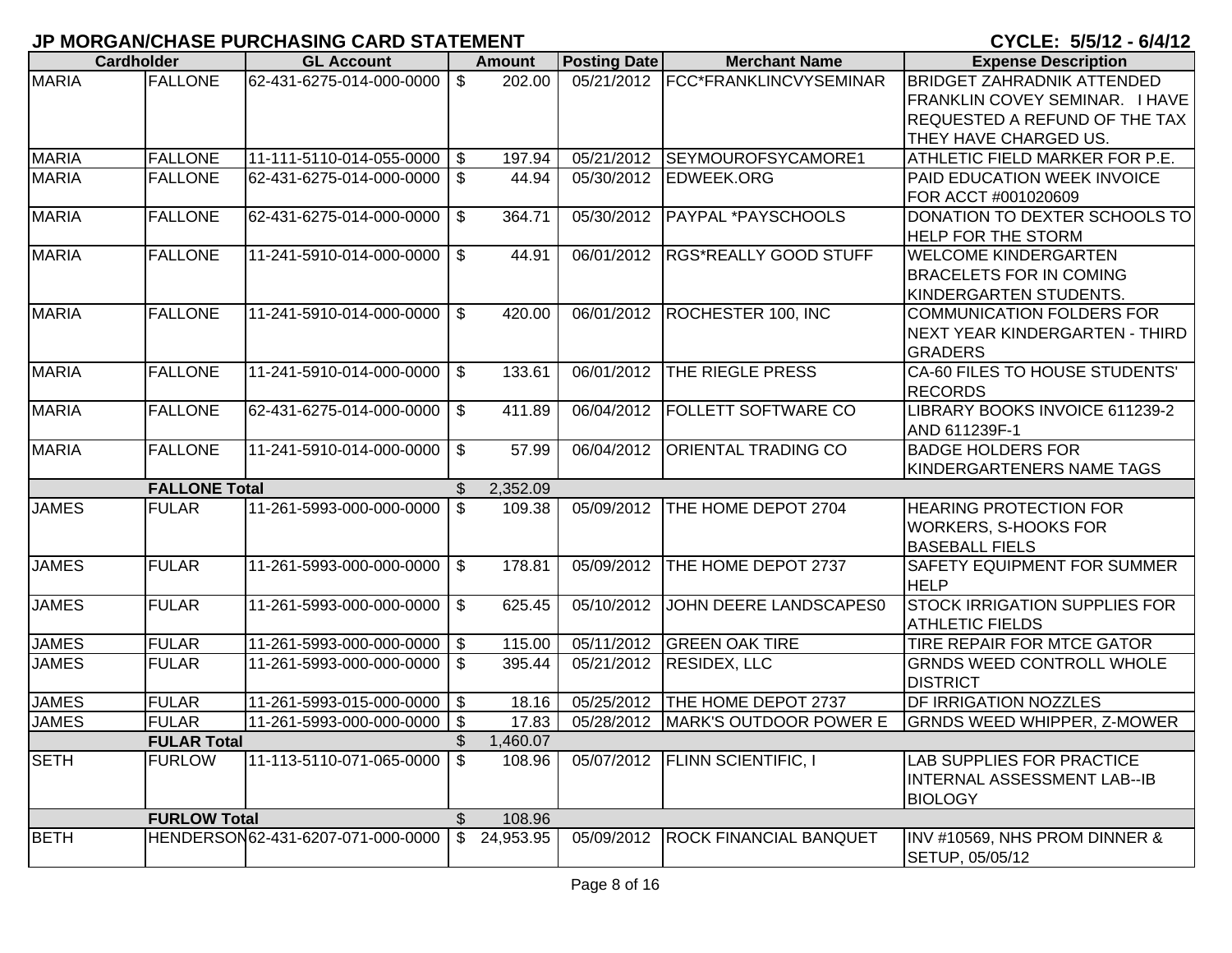| <b>Cardholder</b> |                        | , ,,, ,,<br><b>GL Account</b>     |                | <b>Amount</b> | <b>Posting Date</b> | <b>Merchant Name</b>              | <b>Expense Description</b>                                 |
|-------------------|------------------------|-----------------------------------|----------------|---------------|---------------------|-----------------------------------|------------------------------------------------------------|
| <b>BETH</b>       |                        | HENDERSON11-261-6450-000-000-0000 | $\mathfrak{S}$ | 8,900.00      |                     | 05/21/2012 HP PRODUCTS CORPORATIO | INV #I1348983, DEMO ADVANCE                                |
|                   |                        |                                   |                |               |                     |                                   | 2800ST SCRUBBER                                            |
|                   | <b>HENDERSON Total</b> |                                   |                | \$33,853.95   |                     |                                   |                                                            |
| <b>SHEILA</b>     | <b>HOLLY</b>           | 11-221-3220-000-411-0000 \ \$     |                | 17.72         | 05/08/2012          | <b>GRAND TRAV RSRT FOOD/B</b>     | <b>MPAAA CONFERENCE, MEAL</b>                              |
|                   |                        |                                   |                |               |                     |                                   | <b>EXPENSE</b>                                             |
| <b>SHEILA</b>     | <b>HOLLY</b>           | 11-221-3220-000-411-0000          | $$^{\circ}$    | 16.50         | 05/09/2012          | <b>GRAND TRAV RSRT FOOD/B</b>     | MPAAA CONFERENCE, MEAL                                     |
|                   |                        |                                   |                |               |                     |                                   | <b>EXPENSE</b>                                             |
| <b>SHEILA</b>     | <b>HOLLY</b>           | 11-221-3220-000-411-0000          | \$             | 142.04        | 05/10/2012          | <b>GRAND TRAV RESORT &amp; SP</b> | MPAAA CONFERENCE, 1 DAY, JANET                             |
|                   |                        |                                   |                |               |                     |                                   | <b>GRUBER</b>                                              |
| <b>SHEILA</b>     | <b>HOLLY</b>           | 11-221-3220-000-411-0000          | l \$           | 18.00         | 05/10/2012          | <b>GRAND TRAV RSRT FOOD/B</b>     | MPAAA CONFERENCE, MEAL                                     |
|                   |                        |                                   |                |               |                     |                                   | <b>EXPENSE</b>                                             |
| <b>SHEILA</b>     | <b>HOLLY</b>           | 11-221-3220-000-411-0000          | $$^{\circ}$    | 467.70        | 05/11/2012          | <b>GRAND TRAV RESORT &amp; SP</b> | MPAAA CONFERENCE, 3 DAY,                                   |
|                   |                        |                                   |                |               |                     |                                   | <b>SHEILA HOLLY</b>                                        |
| <b>SHEILA</b>     | <b>HOLLY</b>           | 11-282-3510-000-000-0000 \$       |                | 369.61        | 05/15/2012          | <b>AMSTERDAM PRNT &amp; LITHO</b> | <b>NCSD PENS FOR ADVERTISING</b>                           |
| <b>SHEILA</b>     | <b>HOLLY</b>           | 11-113-5111-071-038-0000 \ \$     |                | 87.95         | 05/15/2012          | <b>MARSH MEDIA</b>                | MIDDLE SCHOOL HEALTH DVD TO                                |
|                   |                        |                                   |                |               |                     |                                   | <b>REPLACE VHS</b>                                         |
| <b>SHEILA</b>     | <b>HOLLY</b>           | 11-113-5111-071-038-0000          | $$^{\circ}$    | 87.50         | 05/16/2012          | <b>RES*DISCOVERY EDU</b>          | MIDDLE SCHOOL HEALTH DVD TO                                |
|                   |                        |                                   |                |               |                     |                                   | <b>REPLACE VHS</b>                                         |
| <b>SHEILA</b>     | <b>HOLLY</b>           | 11-221-3220-000-411-0000          | l \$           | 495.00        | 05/17/2012          | AWL*PEARSON EDUCATION             | 2012 ASSESSMENT FOR LEARNING                               |
|                   |                        |                                   |                |               |                     |                                   | SUMMER CONFERENCE INSTITUTE,                               |
|                   |                        |                                   |                |               |                     |                                   | CHARLES LACLEAR, 7/9-7/11/2012,                            |
|                   |                        |                                   |                |               |                     |                                   | PORTLAND, OR                                               |
| <b>SHEILA</b>     | <b>HOLLY</b>           | 11-221-3220-000-411-0000          | \$             | 495.00        |                     | 05/17/2012 AWL*PEARSON EDUCATION  | 2012 ASSESSMENT FOR LEARNING                               |
|                   |                        |                                   |                |               |                     |                                   | SUMMER CONFERENCE INSTITUTE,                               |
|                   |                        |                                   |                |               |                     |                                   | NICK KALAKAILO, 7/9-7/11/2012,                             |
|                   |                        |                                   |                |               |                     |                                   | PORTLAND, OR                                               |
| <b>SHEILA</b>     | <b>HOLLY</b>           | 11-282-3510-000-000-0000 \$       |                | 528.77        | 05/24/2012          | <b>AMSTERDAM PRNT &amp; LITHO</b> | <b>NCSD PENS FOR ADVERTISING</b>                           |
| <b>SHEILA</b>     | <b>HOLLY</b>           | 11-221-3220-000-411-0000   \$     |                | 600.00        | 05/28/2012          | <b>OAKLAND SCHOOLS-RC INT</b>     | <b>GOING DEEPER WITH MATH</b>                              |
|                   |                        |                                   |                |               |                     |                                   | WORKSHOP, 6/26/2012, CAROL                                 |
|                   |                        |                                   |                |               |                     |                                   | LAFFERTY, NOLA BISHOP, LISA<br>LAPORTE, DAVE COSMAN, NANCY |
|                   |                        |                                   |                |               |                     |                                   |                                                            |
|                   |                        |                                   |                |               |                     |                                   | LODWICK, LORI GILBO, SUMMER PD<br>2012                     |
| <b>SHEILA</b>     | <b>HOLLY</b>           | 11-221-3220-000-411-0000          | \$             | 225.00        | 05/28/2012          | <b>OAKLAND SCHOOLS-RC INT</b>     | A FRAMEWORK FOR                                            |
|                   |                        |                                   |                |               |                     |                                   | <b>JUNDERSTANDING POVERTY,</b>                             |
|                   |                        |                                   |                |               |                     |                                   | 6/19/2012, SARAH DAVID, DEBBIE                             |
|                   |                        |                                   |                |               |                     |                                   | <b>STEINWAY, LEONA FROST, SUMMER</b>                       |
|                   |                        |                                   |                |               |                     |                                   | PD 2012                                                    |
| <b>SHEILA</b>     | <b>HOLLY</b>           | 11-221-3220-000-411-0000          | l \$           | 600.00        | 05/28/2012          | <b>OAKLAND SCHOOLS-RC INT</b>     | <b>SIOP REGISTRATION FOR PETE</b>                          |
|                   |                        |                                   |                |               |                     |                                   | CEMATE, SHARON KNIAZ, DAVID                                |
|                   |                        |                                   |                |               |                     |                                   | KNIAZ, 6/18/12, SUMMER PD 2012                             |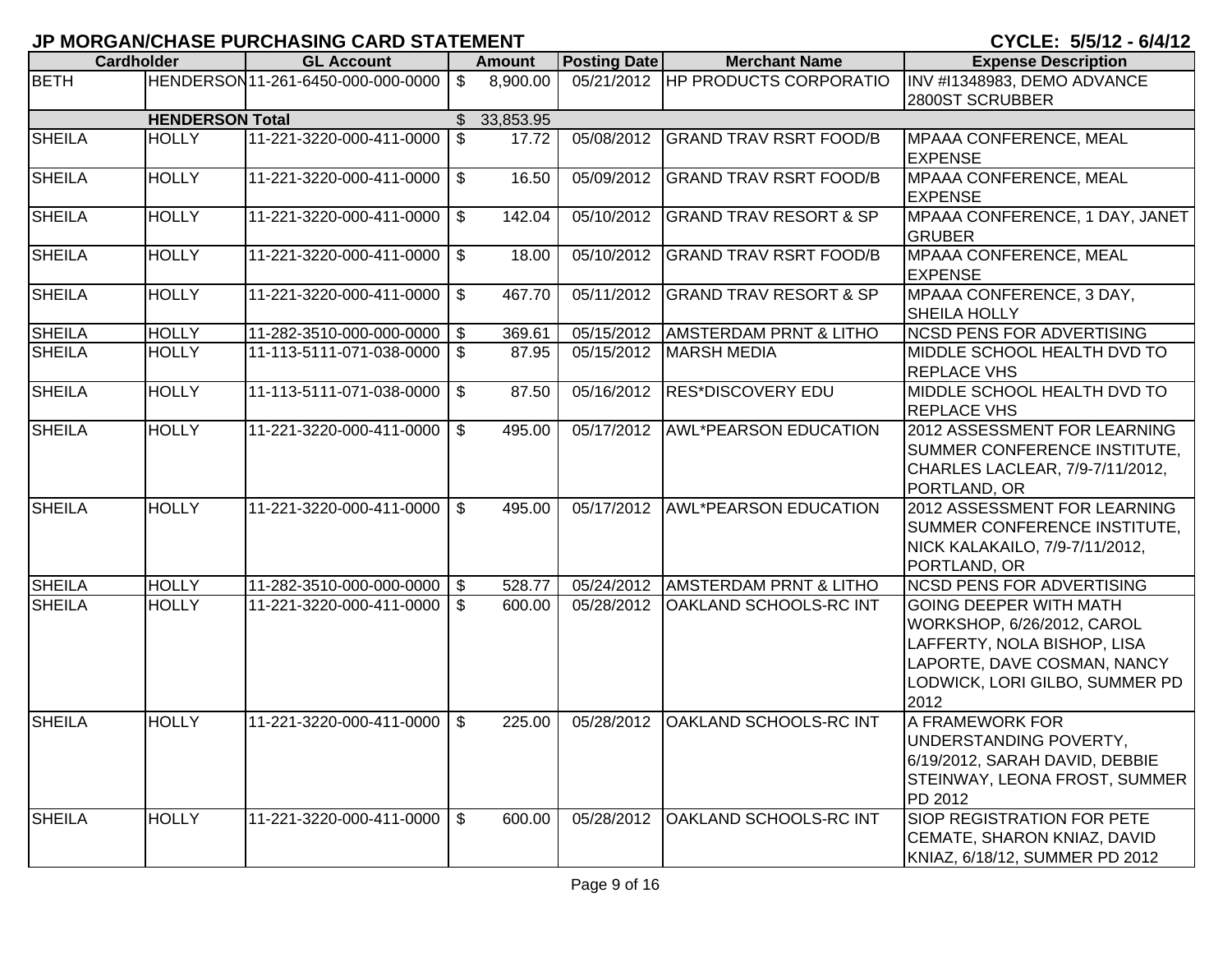|               | <b>Cardholder</b> | <b>GL Account</b>             |                | Amount | <b>Posting Date</b>     | <b>Merchant Name</b>                | <b>Expense Description</b>     |
|---------------|-------------------|-------------------------------|----------------|--------|-------------------------|-------------------------------------|--------------------------------|
| <b>SHEILA</b> | <b>HOLLY</b>      | 11-221-4910-000-000-6842      | \$             | 600.00 |                         | 05/28/2012   OAKLAND SCHOOLS-RC INT | SIOP REGISTRATION FOR KRISTY   |
|               |                   |                               |                |        |                         |                                     | HUBENSCHMIDT, JUNKO            |
|               |                   |                               |                |        |                         |                                     | ACKERMAN, MEGAN GASIDLO,       |
|               |                   |                               |                |        |                         |                                     | 6/18/12, SUMMER PD 2012        |
| <b>SHEILA</b> | <b>HOLLY</b>      | 11-221-3220-000-411-0000      | $\mathcal{S}$  | 50.00  | 05/31/2012              | <b>MIEM</b>                         | <b>GALILEO LEADERSHIP</b>      |
|               |                   |                               |                |        |                         |                                     | CONFERENCE, MELISSA            |
|               |                   |                               |                |        |                         |                                     | HENDERSON, 8/8/2012, SUMMER PD |
|               |                   |                               |                |        |                         |                                     | 2012                           |
| <b>SHEILA</b> | <b>HOLLY</b>      | 11-221-3220-000-411-0000      | $\mathbb{S}$   | 50.00  | 05/31/2012              | <b>MIEM</b>                         | <b>GALILEO LEADERSHIP</b>      |
|               |                   |                               |                |        |                         |                                     | CONFERENCE, ELLA MACARTHUR,    |
|               |                   |                               |                |        |                         |                                     | 8/8/2012, SUMMER PD 2012       |
| <b>SHEILA</b> | <b>HOLLY</b>      | 11-221-3220-000-411-0000      | $\mathfrak{L}$ | 50.00  | 05/31/2012              | <b>MIEM</b>                         | <b>GALILEO LEADERSHIP</b>      |
|               |                   |                               |                |        |                         |                                     | CONFERENCE, RENEE PLANT,       |
|               |                   |                               |                |        |                         |                                     | 8/8/2012, SUMMER PD 2012       |
| <b>SHEILA</b> | <b>HOLLY</b>      | 11-221-3220-000-411-0000      | $\mathfrak{S}$ | 50.00  | 05/31/2012              | <b>MIEM</b>                         | <b>GALILEO LEADERSHIP</b>      |
|               |                   |                               |                |        |                         |                                     | CONFERENCE, SHARON FILLIPPS,   |
|               |                   |                               |                |        |                         |                                     | 8/8/2012, SUMMER PD 2012       |
| <b>SHEILA</b> | <b>HOLLY</b>      | 11-221-3220-000-411-0000 \ \$ |                | 50.00  | $\overline{05/31}/2012$ | <b>MIEM</b>                         | <b>GALILEO LEADERSHIP</b>      |
|               |                   |                               |                |        |                         |                                     | CONFERENCE, ANGIE              |
|               |                   |                               |                |        |                         |                                     | SOUTHWORTH, 8/8/2012, SUMMER   |
|               |                   |                               |                |        |                         |                                     | PD 2012                        |
| <b>SHEILA</b> | <b>HOLLY</b>      | 11-221-3220-000-411-0000      | $\mathfrak{L}$ | 50.00  | 05/31/2012              | <b>MIEM</b>                         | <b>GALILEO LEADERSHIP</b>      |
|               |                   |                               |                |        |                         |                                     | CONFERENCE, LINDSAY            |
|               |                   |                               |                |        |                         |                                     | BROOKHOUSE, 8/8/2012, SUMMER   |
|               |                   |                               |                |        |                         |                                     | PD 2012                        |
| <b>SHEILA</b> | <b>HOLLY</b>      | 11-221-3220-000-411-0000      | $\mathfrak{F}$ | 50.00  | 05/31/2012              | <b>MIEM</b>                         | <b>GALILEO LEADERSHIP</b>      |
|               |                   |                               |                |        |                         |                                     | CONFERENCE, BECKY BYRD,        |
|               |                   |                               |                |        |                         |                                     | 8/8/2012, SUMMER PD 2012       |
| <b>SHEILA</b> | <b>HOLLY</b>      | 11-221-3220-000-411-0000      | $\mathbb{S}$   | 50.00  | 05/31/2012              | <b>MIEM</b>                         | <b>GALILEO LEADERSHIP</b>      |
|               |                   |                               |                |        |                         |                                     | CONFERENCE, JEANNE DIAL,       |
|               |                   |                               |                |        |                         |                                     | 8/8/2012, SUMMER PD 2012       |
| <b>SHEILA</b> | <b>HOLLY</b>      | 11-221-3220-000-411-0000      | $\mathfrak{S}$ | 50.00  | 05/31/2012              | <b>MIEM</b>                         | <b>GALILEO LEADERSHIP</b>      |
|               |                   |                               |                |        |                         |                                     | CONFERENCE, KARA PHILLIPS,     |
|               |                   |                               |                |        |                         |                                     | 8/8/2012, SUMMER PD 2012       |
| <b>SHEILA</b> | <b>HOLLY</b>      | 11-221-3220-000-411-0000 \ \$ |                | 50.00  | 05/31/2012 MIEM         |                                     | <b>GALILEO LEADERSHIP</b>      |
|               |                   |                               |                |        |                         |                                     | <b>CONFERENCE, BRIDGET</b>     |
|               |                   |                               |                |        |                         |                                     | ZAHRADNIK, 8/8/2012, SUMMER PD |
|               |                   |                               |                |        |                         |                                     | 2012                           |
| <b>SHEILA</b> | <b>HOLLY</b>      | 11-221-3220-000-411-0000      | \$             | 50.00  | 05/31/2012              | <b>MIEM</b>                         | <b>GALILEO LEADERSHIP</b>      |
|               |                   |                               |                |        |                         |                                     | CONFERENCE, TRISHA WELLOCK,    |
|               |                   |                               |                |        |                         |                                     | 8/8/2012, SUMMER PD 2012       |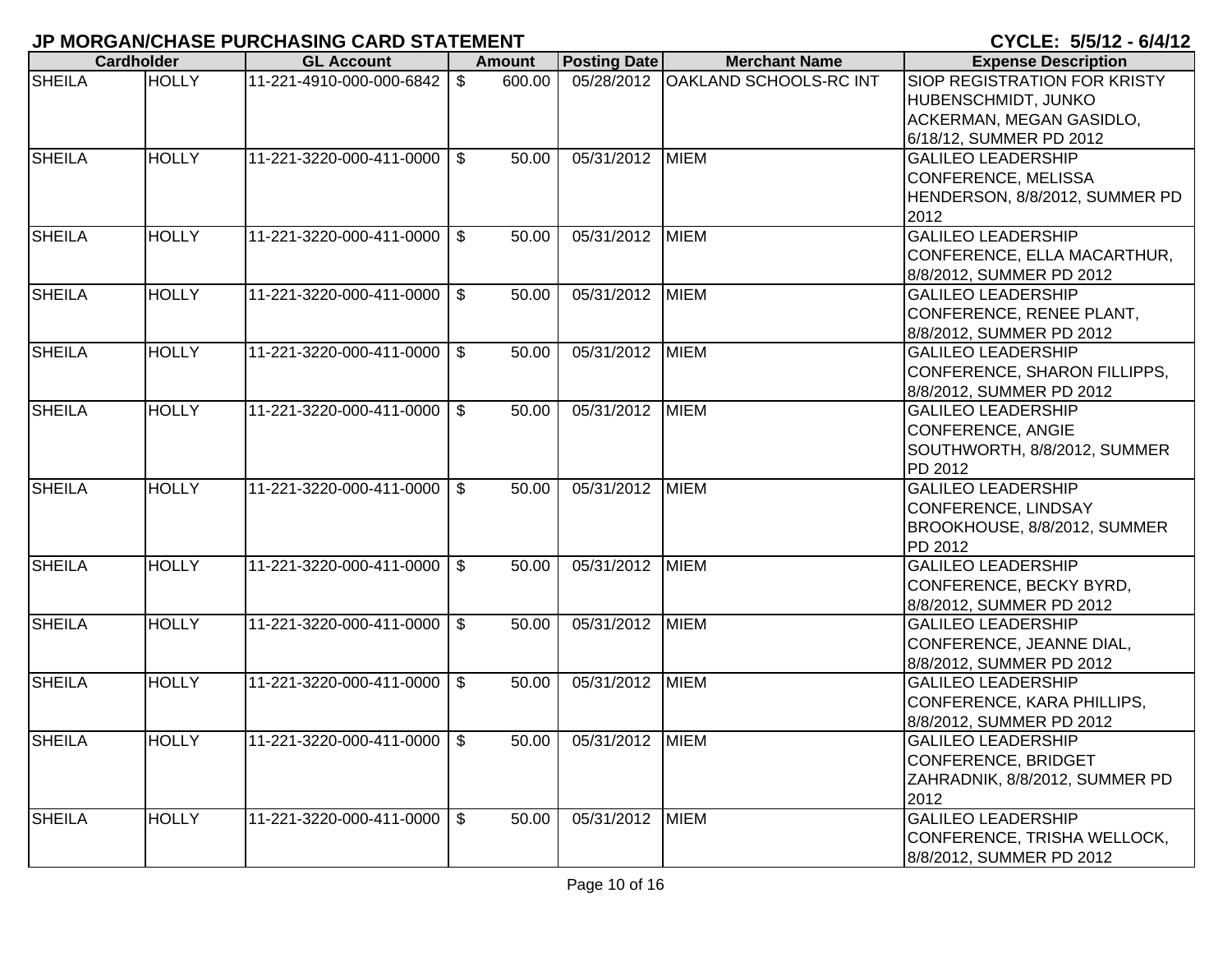|               | <b>Cardholder</b> | <b>GL Account</b>             |                | Amount | <b>Posting Date</b> | <b>Merchant Name</b>             | <b>Expense Description</b>         |
|---------------|-------------------|-------------------------------|----------------|--------|---------------------|----------------------------------|------------------------------------|
| <b>SHEILA</b> | <b>HOLLY</b>      | 11-221-3220-000-411-0000      | \$             | 50.00  | 05/31/2012 MIEM     |                                  | <b>GALILEO LEADERSHIP</b>          |
|               |                   |                               |                |        |                     |                                  | CONFERENCE, JILL JEUNG, 8/8/2012,  |
|               |                   |                               |                |        |                     |                                  | SUMMER PD 2012                     |
| <b>SHEILA</b> | <b>HOLLY</b>      | 11-221-3220-000-411-0000      | $\mathfrak{L}$ | 50.00  | 05/31/2012          | <b>MIEM</b>                      | <b>GALILEO LEADERSHIP</b>          |
|               |                   |                               |                |        |                     |                                  | CONFERENCE, STEVE MCDONALD,        |
|               |                   |                               |                |        |                     |                                  | 8/8/2012, SUMMER PD 2012           |
| <b>SHEILA</b> | <b>HOLLY</b>      | 11-221-3220-000-411-0000      | $\mathbb{S}$   | 50.00  | 05/31/2012 MIEM     |                                  | <b>GALILEO LEADERSHIP</b>          |
|               |                   |                               |                |        |                     |                                  | CONFERENCE, DIANA STOTLER,         |
|               |                   |                               |                |        |                     |                                  | 8/8/2012, SUMMER PD 2012           |
| <b>SHEILA</b> | <b>HOLLY</b>      | 11-221-3220-000-411-0000      | $\sqrt{3}$     | 50.00  | 05/31/2012 MIEM     |                                  | <b>GALILEO LEADERSHIP</b>          |
|               |                   |                               |                |        |                     |                                  | CONFERENCE, JANE FUNFGELD,         |
|               |                   |                               |                |        |                     |                                  | 8/8/2012, SUMMER PD 2012           |
| <b>SHEILA</b> | <b>HOLLY</b>      | 11-221-3220-000-411-0000      | $\sqrt{3}$     | 50.00  | 05/31/2012 MIEM     |                                  | <b>GALILEO LEADERSHIP</b>          |
|               |                   |                               |                |        |                     |                                  | CONFERENCE, JENIFER MICHOS,        |
|               |                   |                               |                |        |                     |                                  | 8/8/2012, SUMMER PD 2012           |
| <b>SHEILA</b> | <b>HOLLY</b>      | 11-221-3220-000-411-0000 \ \$ |                | 50.00  | 05/31/2012 MIEM     |                                  | <b>GALILEO LEADERSHIP</b>          |
|               |                   |                               |                |        |                     |                                  | CONFERENCE, MARY ANNE CHECK,       |
|               |                   |                               |                |        |                     |                                  | 8/8/2012, SUMMER PD 2012           |
| <b>SHEILA</b> | <b>HOLLY</b>      | 11-221-3220-000-411-0000      | $\mathbb{S}$   | 50.00  | 05/31/2012 MIEM     |                                  | <b>GALILEO LEADERSHIP</b>          |
|               |                   |                               |                |        |                     |                                  | CONFERENCE, MEGAN BALOH,           |
|               |                   |                               |                |        |                     |                                  | 8/8/2012, SUMMER PD 2012           |
| <b>SHEILA</b> | <b>HOLLY</b>      | 11-221-3220-000-411-0000      | $\sqrt{3}$     | 50.00  | 05/31/2012 MIEM     |                                  | <b>GALILEO LEADERSHIP</b>          |
|               |                   |                               |                |        |                     |                                  | CONFERENCE, DEBORAH                |
|               |                   |                               |                |        |                     |                                  | GOETHALS, 8/8/2012, SUMMER PD      |
|               |                   |                               |                |        |                     |                                  | 2012                               |
| <b>SHEILA</b> | <b>HOLLY</b>      | 11-221-3220-000-411-0000      | $\mathcal{S}$  | 50.00  | 05/31/2012          | <b>MIEM</b>                      | <b>GALILEO LEADERSHIP</b>          |
|               |                   |                               |                |        |                     |                                  | CONFERENCE, JENNIFER               |
|               |                   |                               |                |        |                     |                                  | CAMILLERI, 8/8/2012, SUMMER PD     |
|               |                   |                               |                |        |                     |                                  | 2012                               |
| <b>SHEILA</b> | <b>HOLLY</b>      | 11-221-3220-000-411-0000      | $\mathbb{S}$   | 50.00  | 05/31/2012 MIEM     |                                  | <b>GALILEO LEADERSHIP</b>          |
|               |                   |                               |                |        |                     |                                  | CONFERENCE, BETSY ZIELINSKI,       |
|               |                   |                               |                |        |                     |                                  | 8/8/2012, SUMMER PD 2012           |
| <b>SHEILA</b> | <b>HOLLY</b>      | 11-221-3220-000-411-0000      | $\mathfrak{L}$ | 50.00  | 05/31/2012 MIEM     |                                  | <b>GALILEO LEADERSHIP</b>          |
|               |                   |                               |                |        |                     |                                  | CONFERENCE, DAVID ASCHER,          |
|               |                   |                               |                |        |                     |                                  | 8/8/2012, SUMMER PD 2012           |
| <b>SHEILA</b> | <b>HOLLY</b>      | 11-221-4910-000-000-6842      | $\sqrt{3}$     | 200.00 | 05/31/2012          | <b>OAKLAND SCHOOLS-RC INT</b>    | <b>SIOP REGISTRATION FOR CARLA</b> |
|               |                   |                               |                |        |                     |                                  | FAWAZ, 6/18/12, SUMMER PD 2012     |
| <b>SHEILA</b> | <b>HOLLY</b>      | 11-371-4910-000-276-7662      | $\mathfrak{S}$ | 595.00 |                     | 05/31/2012   PAYPAL *LCSEASTAPSU | <b>CATHOLIC CENTRAL AP</b>         |
|               |                   |                               |                |        |                     |                                  | WORKSHOP, TITLE IIA, BENJAMIN      |
|               |                   |                               |                |        |                     |                                  | AHRONHEIM, 6/18-6/22/12            |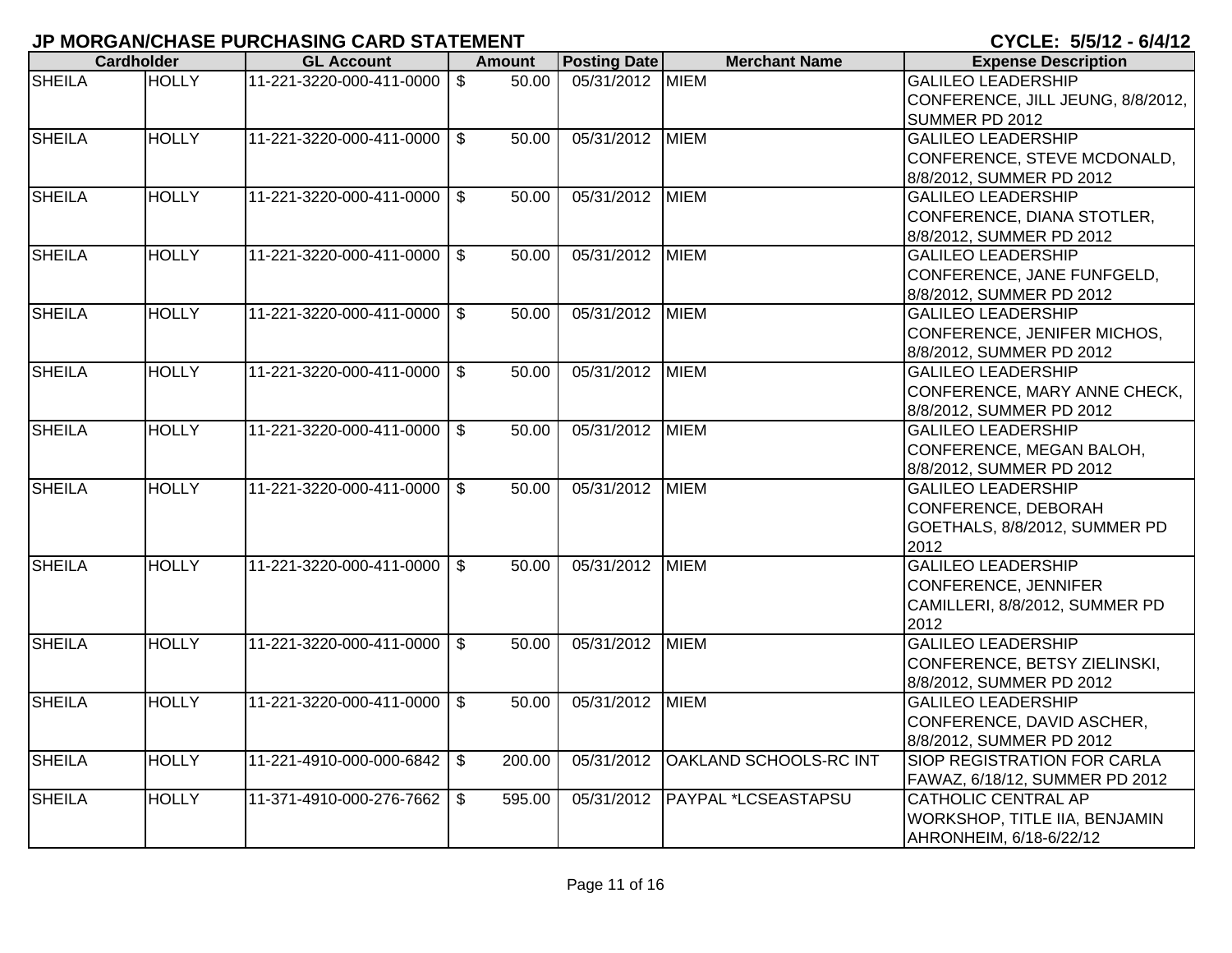|                  | <b>Cardholder</b>      | <b>GL Account</b>                  |                           | <b>Amount</b> | <b>Posting Date</b> | <b>Merchant Name</b>                | <b>Expense Description</b>                                                                                   |
|------------------|------------------------|------------------------------------|---------------------------|---------------|---------------------|-------------------------------------|--------------------------------------------------------------------------------------------------------------|
| <b>SHEILA</b>    | <b>HOLLY</b>           | 11-221-3220-000-411-0000           | \$                        | 510.00        |                     | 05/31/2012   THE 2 SISTERS/THEDAILY | THE 2 SISTERS' CAFE WORKSHOP, 7-<br>25-2012, AND THE 2 SISTERS' DAILY<br>5, 7-24-2012, DANIELLE BIRDYSHAW    |
| <b>SHEILA</b>    | <b>HOLLY</b>           | 11-221-3220-000-411-0000           | $\mathfrak{S}$            | 255.00        | 05/31/2012          | THE 2 SISTERS/THEDAILY              | THE 2 SISTERS' CAFE WORKSHOP, 7-<br>25-2012, DIANA STOTLER                                                   |
| <b>SHEILA</b>    | <b>HOLLY</b>           | 11-282-3510-000-000-0000           | \$                        | 91.97         | 06/01/2012          | <b>AMSTERDAM PRNT &amp; LITHO</b>   | NCSD PEN SLEEVES, ADVERTISING                                                                                |
| <b>SHEILA</b>    | <b>HOLLY</b>           | 11-221-5910-000-411-0000           | $\mathfrak{S}$            | 366.57        | 06/01/2012          | <b>AMSTERDAM PRNT &amp; LITHO</b>   | <b>NCSD MESSENGER BAGS,</b><br>ADVERTISING, QAR                                                              |
| <b>SHEILA</b>    | <b>HOLLY</b>           | 11-221-3220-000-411-0000           | $\mathbb{S}$              | 6.99          | 06/01/2012          | OWW*CHEAPTIX                        | SERVICE FEE FOR DELTA FLIGHT<br>TICKETS FOR NICK KALAKAILO, 2012<br>ASSESSMENT CONFERENCE IN<br>PORTLAND, OR |
| <b>SHEILA</b>    | <b>HOLLY</b>           | 11-221-3220-000-411-0000           | \$                        | 595.40        | 06/04/2012          | <b>DELTA</b>                        | <b>DELTA FLIGHT TICKETS FOR NICK</b><br>KALAKAILO, 2012 ASSESSMENT<br>CONFERENCE IN PORTLAND, OR             |
|                  | <b>HOLLY Total</b>     |                                    | $\mathfrak{L}$            | 8,471.72      |                     |                                     |                                                                                                              |
| GREG             | <b>JOHNSON</b>         | 11-261-5993-000-000-0000           | $\mathfrak{S}$            | 172.52        | 05/21/2012          | <b>BADER AND SONS CO</b>            | <b>GRNDS VALVE FOR SPRAYER -</b><br>STADIUM 80                                                               |
|                  | <b>JOHNSON Total</b>   |                                    | $\mathfrak{L}$            | 172.52        |                     |                                     |                                                                                                              |
| <b>JOHN</b>      | <b>JUOPPERI</b>        | 11-261-5992-071-000-0000           | $\overline{\mathfrak{s}}$ | 417.96        | 05/17/2012          | <b>REDFORD LOCK CO INC</b>          | <b>HS FIELD HOUSE</b>                                                                                        |
| <b>JOHN</b>      | <b>JUOPPERI</b>        | 11-261-5992-011-000-0000           | $\sqrt[6]{\frac{1}{2}}$   | 37.42         | 05/21/2012          | <b>PITTSBURGH PAINTS 9455</b>       | VO BATHROOM DOOR WO# 6322                                                                                    |
| <b>JOHN</b>      | <b>JUOPPERI</b>        | 11-261-5992-000-000-0000           | $\frac{1}{2}$             | 448.62        | 05/28/2012          | <b>LAWSON PRODUCTS</b>              | <b>MTCE PARTS</b>                                                                                            |
|                  | <b>JUOPPERI Total</b>  |                                    |                           | 904.00        |                     |                                     |                                                                                                              |
| <b>PATRICIA</b>  |                        | KORTLANDT 62-431-6275-011-000-0000 | $\mathfrak{S}$            | 2,023.00      | 05/17/2012          | <b>TRI-C/SUMMER SKILLS B</b>        | <b>SUMMER SKILLS SHARPENERS</b>                                                                              |
| <b>PATRICIA</b>  |                        | KORTLANDT 62-431-6275-011-000-0000 | $\sqrt[6]{3}$             | 17.00         | 05/22/2012          | <b>TRI-C/SUMMER SKILLS B</b>        | <b>SUMMER SKILLS SHARPENER</b>                                                                               |
|                  | <b>KORTLANDT Total</b> |                                    | \$                        | 2,040.00      |                     |                                     |                                                                                                              |
| <b>MARGARET</b>  | <b>LAINE</b>           | 11-113-4910-071-414-0000           | $\mathfrak{S}$            | 31.05         | 05/11/2012          | AMAZON.COM                          | <b>IB SUPPORT MATERIAL FOR WORLD</b><br><b>HISTORY HL</b>                                                    |
| <b>MARGARET</b>  | LAINE                  | 11-113-4910-071-414-0000   \$      |                           | 47.73         | 05/14/2012          | AMAZON.COM                          |                                                                                                              |
| <b>MARGARET</b>  | <b>LAINE</b>           | 11-113-4910-071-414-0000           | \$                        | 142.80        | 05/14/2012          | AMAZON.COM                          |                                                                                                              |
|                  | <b>LAINE Total</b>     |                                    | \$                        | 221.58        |                     |                                     |                                                                                                              |
| <b>ELIZABETH</b> | <b>LAMBERT</b>         | 11-261-5992-005-000-0000           | $\mathfrak{S}$            | 90.84         | 05/14/2012          | <b>AMERICAN VAN</b>                 | MTCE - LADDER ACCESSORY FOR<br><b>VAN</b>                                                                    |
| <b>ELIZABETH</b> | <b>LAMBERT</b>         | $11-261-4910-065-000-0000$ \$      |                           | 754.00        |                     | 05/15/2012 COMMERICAL GLASS,        | MS GLASS IN RM 114 & GIRL'S<br><b>LOCKER ROOM</b>                                                            |
| <b>ELIZABETH</b> | LAMBERT                | 11-261-4910-071-000-0000           | \$                        | 368.00        | 05/24/2012          | <b>COMMERICAL GLASS,</b>            | HS GLASS FOR TAFT RD. LOBBY,<br><b>INSIDE DOOR</b>                                                           |
| <b>ELIZABETH</b> | LAMBERT                | 11-261-5992-000-000-0000           | $\boldsymbol{\mathsf{S}}$ | (0.47)        | 06/01/2012          | <b>LIGHTING SUPPLY CO FER</b>       | REFUND OF SALES TAX ON ROBERT<br><b>COOLMAN'S ORDER</b>                                                      |
| <b>ELIZABETH</b> | <b>LAMBERT</b>         | 11-261-4910-005-000-0000   \$      |                           | 956.04        |                     | 06/01/2012 VARSITY LINCOLN INC      | 2005 FORD TRUCK F250                                                                                         |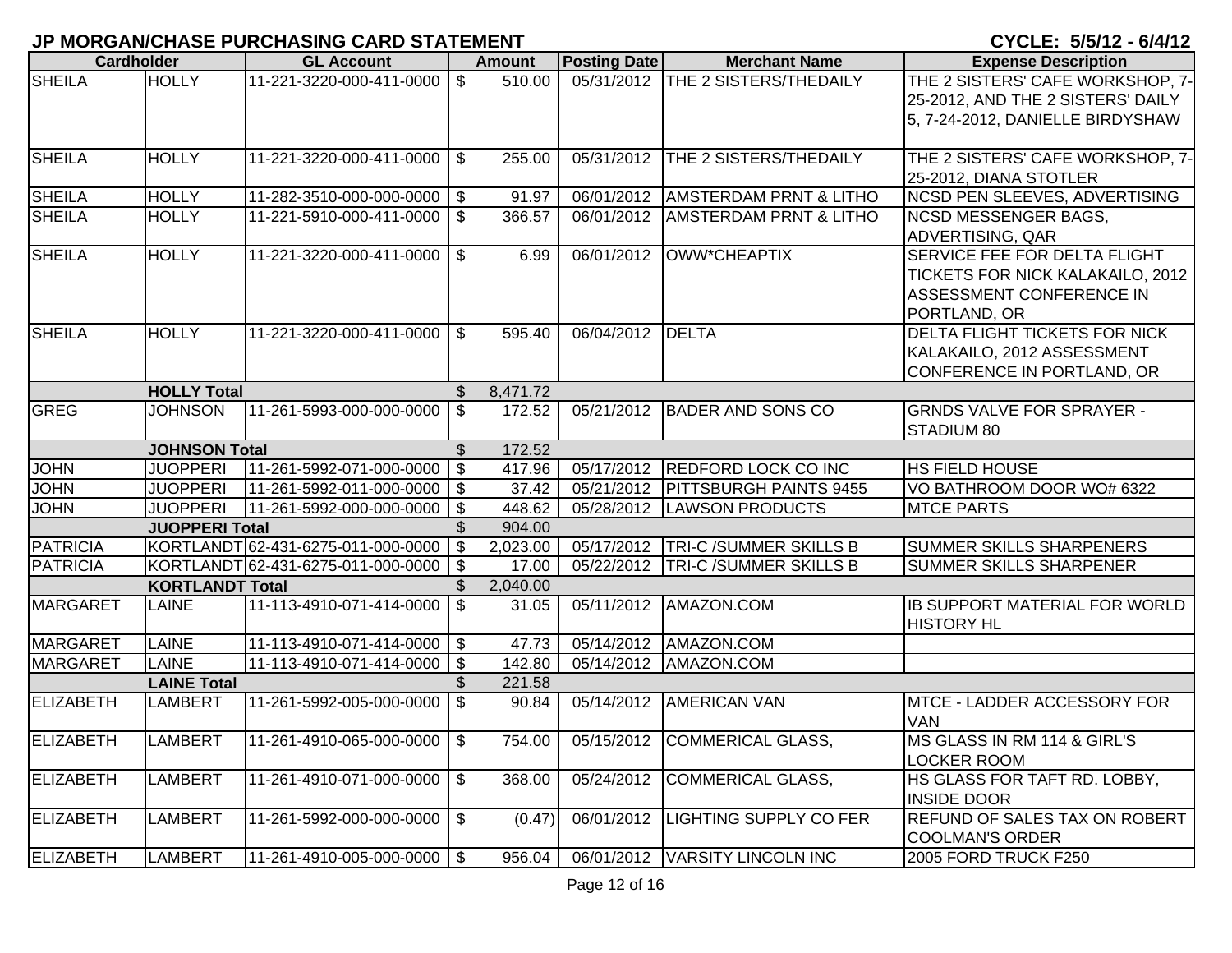| <b>Cardholder</b>        |                       | <b>GL Account</b>                 |                                  | <b>Amount</b> | <b>Posting Date</b> | <b>Merchant Name</b>               | <b>Expense Description</b>          |
|--------------------------|-----------------------|-----------------------------------|----------------------------------|---------------|---------------------|------------------------------------|-------------------------------------|
| <b>ELIZABETH</b>         | LAMBERT               | 11-261-5990-000-000-0000          | $\boldsymbol{\mathsf{S}}$        | 42.94         | 06/04/2012          | CINTAS #721                        | <b>MTCE WORK PANTS FOR SAMMY</b>    |
| <b>LAMBERT Total</b>     |                       | \$                                | 2,211.35                         |               |                     |                                    |                                     |
| <b>CHRISTOPHER LANEY</b> |                       | 62-431-6247-065-000-0000          | $\overline{\mathbf{S}}$          | 244.46        | 05/07/2012          | <b>INDUSTRIAL ARTS SUPP</b>        |                                     |
| <b>CHRISTOPHER LANEY</b> |                       | 62-431-6247-065-000-0000          | $\boldsymbol{\mathsf{S}}$        | 31.39         | 05/07/2012          | THE HOME DEPOT 2737                |                                     |
| <b>CHRISTOPHER LANEY</b> |                       | 62-431-6247-065-000-0000          | $\boldsymbol{\mathsf{S}}$        | 17.94         | 05/14/2012          | THE HOME DEPOT 2737                |                                     |
|                          | <b>LANEY Total</b>    |                                   | \$                               | 293.79        |                     |                                    |                                     |
| <b>BONNIE</b>            | <b>LOBERT</b>         | 11-283-7910-000-000-0000          | $\overline{\mathcal{S}}$         | 21.19         | 05/09/2012          | <b>TLF THE FLOWER ALLEY</b>        | <b>FLOWERS FOR SANDY RODRIGUEZ-</b> |
|                          |                       |                                   |                                  |               |                     |                                    | <b>SUPPORT PERSON OF THE YEAR</b>   |
|                          | <b>LOBERT Total</b>   |                                   | $\mathfrak{S}$                   | 21.19         |                     |                                    |                                     |
| <b>SAMMY</b>             | <b>LOVIN</b>          | 11-261-5992-010-000-0000          | $\overline{\mathcal{S}}$         | 84.92         | 05/08/2012          | COMPLETE BATTERY SOURC             | <b>BUS GARAGE</b>                   |
| <b>SAMMY</b>             | LOVIN                 | 11-261-5992-071-000-0000          | $\boldsymbol{\mathsf{S}}$        | 84.80         | 05/09/2012          | DOWNRIVER REFRIG SUP C             | <b>HS CONDENSOR CLEANER</b>         |
| <b>SAMMY</b>             | <b>LOVIN</b>          | 11-261-5992-000-000-0000          | $\boldsymbol{\mathsf{S}}$        | 397.28        | 05/10/2012          | <b>COCHRANE SUPPLY</b>             | <b>MTCE STOCK PARTS</b>             |
| <b>SAMMY</b>             | <b>LOVIN</b>          | 11-261-5992-000-000-0000          | $\boldsymbol{\mathsf{S}}$        | 532.79        | 05/14/2012          | <b>FERGUSON ENT# 2000</b>          | <b>MTCE WATER SYSTEM STOCK</b>      |
| <b>SAMMY</b>             | <b>LOVIN</b>          | 11-261-5992-011-000-0000          | $\overline{\mathcal{S}}$         | 458.71        | 05/15/2012          | <b>WW GRAINGER</b>                 | <b>VO BELTS FOR ALL UNITS</b>       |
| <b>SAMMY</b>             | <b>LOVIN</b>          | 11-261-5992-065-000-0000          | $\mathsf{\$}$                    | 343.06        | 05/16/2012          | <b>COCHRANE SUPPLY</b>             | MS RM 102 HEATING                   |
| <b>SAMMY</b>             | <b>LOVIN</b>          | 11-261-5992-005-000-0000          | $\mathbb{S}$                     | 15.70         | 05/17/2012          | <b>CITY ELECTRIC SUPPLY</b>        | <b>MTCE PART NEEDED FOR HANGING</b> |
|                          |                       |                                   |                                  |               |                     |                                    | <b>LADDER IN TRUCK</b>              |
| <b>SAMMY</b>             | <b>LOVIN</b>          | 11-261-5992-012-000-0000          | $\mathfrak{F}$                   | 1,433.18      | 05/18/2012          | <b>THE TRANE COMPANY</b>           | OH AC IN MEDIA CENTER               |
| <b>SAMMY</b>             | LOVIN                 | 11-261-5992-012-000-0000          | $\boldsymbol{\mathsf{S}}$        | 101.30        | 05/18/2012          | <b>WW GRAINGER</b>                 | <b>SPLIT - OH RTU BELT (31.33%)</b> |
| <b>SAMMY</b>             | <b>LOVIN</b>          | 11-261-5992-001-000-0000          | $\mathfrak{L}$                   | 146.82        | 05/18/2012          | <b>WW GRAINGER</b>                 | SPLIT - ESB AC BELT & FILTER        |
|                          |                       |                                   |                                  |               |                     |                                    | $(45.40\%)$                         |
| <b>SAMMY</b>             | LOVIN                 | 11-261-5992-005-000-0000          | \$                               | 75.24         | 05/18/2012          | <b>WW GRAINGER</b>                 | SPLIT - MTCE TOOL (23.27%)          |
| <b>SAMMY</b>             | LOVIN                 | 11-261-5992-013-000-0000          | $\boldsymbol{\mathsf{S}}$        | 366.04        | 05/21/2012          | <b>WW GRAINGER</b>                 | <b>NW BELTS</b>                     |
| <b>SAMMY</b>             | LOVIN                 | 11-261-5992-005-000-0000          | $\mathfrak{F}$                   | 40.19         | 05/21/2012          | <b>WW GRAINGER</b>                 | <b>MTCE TOOLS</b>                   |
| <b>SAMMY</b>             | LOVIN                 | 11-261-5992-071-000-0000          | $\boldsymbol{\mathsf{S}}$        | 168.25        | 05/22/2012          | <b>CITY ELECTRIC SUPPLY</b>        | <b>HS CHILLERS</b>                  |
| <b>SAMMY</b>             | <b>LOVIN</b>          | 11-261-5992-013-000-0000          | $\boldsymbol{\mathsf{S}}$        | 101.86        | 05/22/2012          | <b>WW GRAINGER</b>                 | NW BELT, FORK TERMINAL, FEMALE      |
|                          |                       |                                   |                                  |               |                     |                                    | <b>DISCONNECT</b>                   |
| <b>SAMMY</b>             | LOVIN                 | 11-261-5992-055-000-0000          | \$                               | 339.91        | 05/22/2012          | <b>WW GRAINGER</b>                 | <b>NM6 BELTS</b>                    |
| <b>SAMMY</b>             | LOVIN                 | 11-261-5992-071-000-0000          | $\boldsymbol{\mathsf{S}}$        | 24.10         | 05/22/2012          | <b>WW GRAINGER</b>                 | <b>HS CHILLERS</b>                  |
| <b>SAMMY</b>             | <b>LOVIN</b>          | 11-261-5992-014-000-0000          | $\boldsymbol{\mathsf{S}}$        | 82.54         | 05/25/2012          | <b>WW GRAINGER</b>                 | PV MUSIC ROOM                       |
| <b>SAMMY</b>             | LOVIN                 | 11-261-5992-071-000-0000          | $\boldsymbol{\mathsf{S}}$        | 31.08         | 05/28/2012          | DOWNRIVER REFRIG SUP C             | <b>HS SWAMP COOLER</b>              |
| <b>SAMMY</b>             | <b>LOVIN</b>          | 11-261-5992-013-000-0000          | $\boldsymbol{\mathsf{S}}$        | (29.54)       | 05/30/2012          | <b>WW GRAINGER</b>                 | NW RETURNED PART                    |
| <b>SAMMY</b>             | <b>LOVIN</b>          | 11-261-5992-000-000-0000          | $\boldsymbol{\mathsf{S}}$        | 41.29         | 05/31/2012          | DOWNRIVER REFRIG SUP C             | <b>MTCE CRIMPING TOOL</b>           |
|                          | <b>LOVIN Total</b>    |                                   | $\mathcal{L}$                    | 4,839.52      |                     |                                    |                                     |
| <b>CORINA</b>            | <b>LUDWIG</b>         | 62-431-6249-065-000-0000          | $\overline{\boldsymbol{\theta}}$ | 149.74        | 05/17/2012          | SAMSCLUB #6657                     |                                     |
| <b>CORINA</b>            | <b>LUDWIG</b>         | 62-431-6249-065-000-0000          | $\sqrt[6]{3}$                    | 85.57         | 05/24/2012          | MEIJER INC #122<br>Q01             |                                     |
| <b>CORINA</b>            | <b>LUDWIG</b>         | 62-431-6249-065-000-0000          | $\sqrt[6]{3}$                    | 35.68         | 05/25/2012          | MEIJER INC #122<br>Q <sub>01</sub> |                                     |
|                          | <b>LUDWIG Total</b>   |                                   | $\mathbb{S}$                     | 270.99        |                     |                                    |                                     |
| <b>STEVEN</b>            |                       | MATTHEWS 11-231-7910-000-000-0000 | $\overline{\mathcal{S}}$         | 25.00         |                     | 05/21/2012 NOVI CHAMBER OF COMME   | CHAMBER FEES: 6/5/12                |
|                          | <b>MATTHEWS Total</b> |                                   | $\mathbb{S}$                     | 25.00         |                     |                                    |                                     |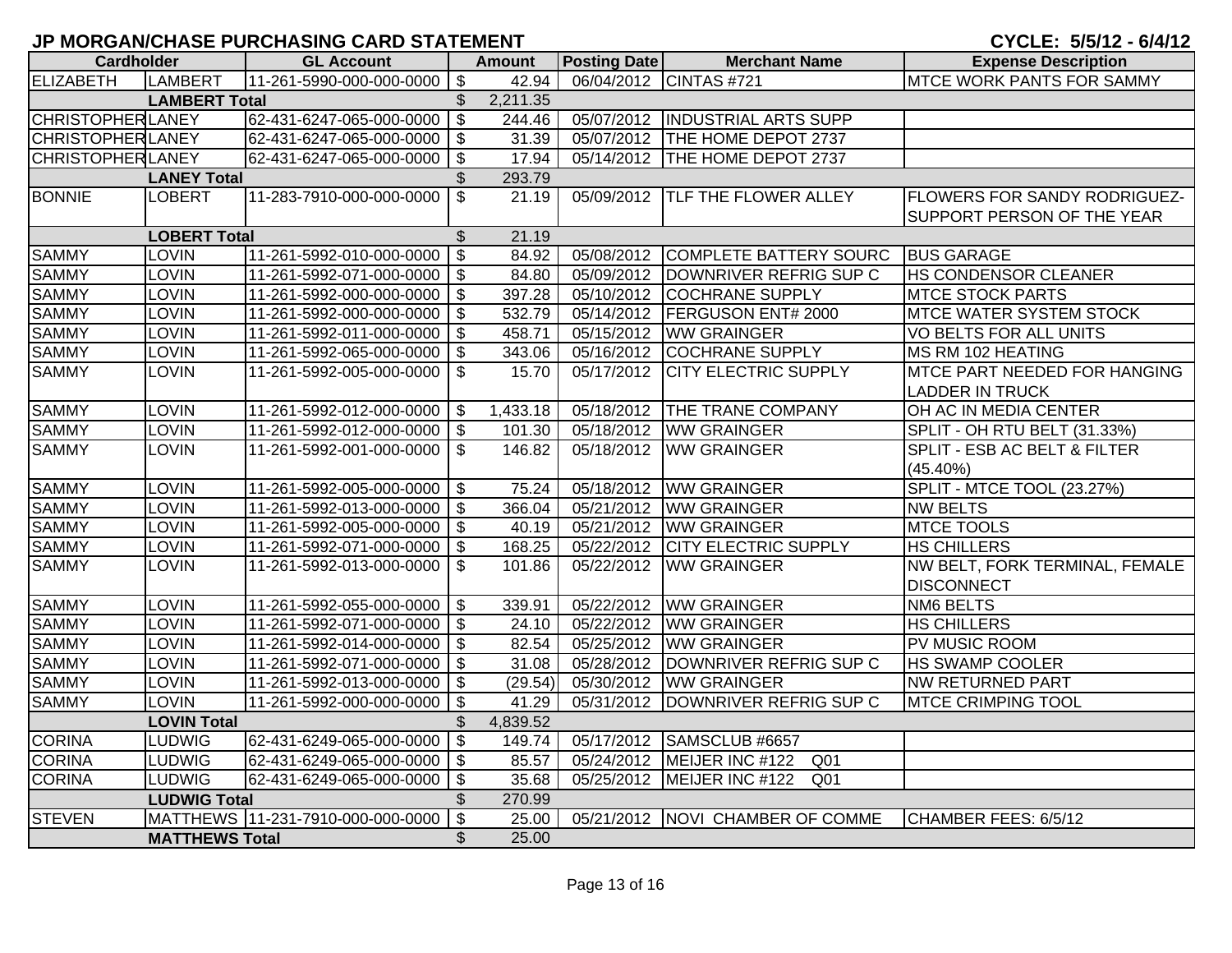|                       | <b>Cardholder</b>    | <b>GL Account</b>           |                           | Amount                  | Posting Date            | <b>Merchant Name</b>               | <b>Expense Description</b>                                               |
|-----------------------|----------------------|-----------------------------|---------------------------|-------------------------|-------------------------|------------------------------------|--------------------------------------------------------------------------|
| <b>HELEN</b>          | <b>MILLER</b>        | 62-431-6180-071-000-0000    | $\mathbb{S}$              | 5,497.60                |                         | 05/07/2012 AIRTRANS A              | <b>FLIGHTS TO ATLANTA FOR</b><br><b>NATIONALS QUIZ BOWL</b>              |
|                       |                      |                             |                           |                         |                         |                                    | <b>COMPETITION</b>                                                       |
| <b>HELEN</b>          | <b>MILLER</b>        | 62-431-6275-071-000-0000    | \$                        | 61.34                   | 05/09/2012              | <b>GFS MKTPLC #0174</b>            | JUICE FOR STAFF APPRECIATION                                             |
|                       |                      |                             |                           |                         |                         |                                    | <b>BREAKFAST</b>                                                         |
| <b>HELEN</b>          | <b>MILLER</b>        | 62-431-6275-071-000-0000    | $\mathfrak{S}$            | 25.20                   | 05/10/2012              | MEIJER INC #122 Q01                | <b>REFRESHMENTS/POP FOR STAFF</b>                                        |
|                       |                      |                             |                           |                         |                         |                                    | <b>MTGS</b>                                                              |
| <b>HELEN</b>          | <b>MILLER</b>        | 62-431-6169-071-000-0000    | \$                        | 42.71                   | 05/10/2012              | THE UPS STORE 0582                 | <b>POSTAGE FOR RETURNING</b>                                             |
|                       |                      |                             |                           |                         |                         |                                    | <b>MUSICAL MATERIALS</b>                                                 |
| <b>HELEN</b>          | <b>MILLER</b>        | 62-431-6105-071-000-0000    | $\overline{\mathbf{3}}$   | 13.93                   | 05/14/2012              | MEIJER INC #122<br>Q <sub>01</sub> | <b>FACIAL TISSUE FOR AP TESTING</b>                                      |
| <b>HELEN</b>          | <b>MILLER</b>        | 62-431-6275-071-000-0000    | \$                        | 30.90                   | 05/14/2012              | MEIJER INC #122<br>Q <sub>01</sub> | <b>REFRESHMENTS/POP FOR STAFF</b><br><b>MTGS</b>                         |
| <b>HELEN</b>          | <b>MILLER</b>        | 62-431-6130-071-000-0000    | \$                        | 624.00                  | 05/15/2012              | <b>DETROIT ZOO</b>                 | FIELD TRIP/DEANGELO TO THE                                               |
|                       |                      |                             |                           |                         |                         |                                    | <b>DETROIT ZOO</b>                                                       |
| <b>HELEN</b>          | <b>MILLER</b>        | 62-431-6275-071-000-0000 \$ |                           | 31.96                   | $\overline{05/21}/2012$ | MEIJER INC #122<br>Q <sub>01</sub> | COFFEE STAFF MTGS AND OFFICE                                             |
| <b>HELEN</b>          | <b>MILLER</b>        | 11-241-5910-071-000-0000    | $\mathfrak{S}$            | 5.00                    | 05/21/2012              | MICHAELS #3744                     | <b>PICTURE FRAMES FOR</b>                                                |
|                       |                      |                             |                           |                         |                         |                                    | <b>CERTIFICATES PRESENTED TO HS</b>                                      |
| <b>HELEN</b>          | <b>MILLER</b>        | 62-431-6206-071-000-0000    | \$                        | 404.82                  | 05/21/2012              | MICHAELS #3744                     | FRAMES FOR 2012 CLASS GIFT                                               |
| <b>HELEN</b>          | <b>MILLER</b>        | 62-431-6170-071-000-0000    | $\boldsymbol{\mathsf{s}}$ | 402.70                  | 05/23/2012              | THE OLIVE GARD00013300             | <b>BANQUET</b>                                                           |
|                       | <b>MILLER Total</b>  | 62-431-6131-071-000-0000    | \$                        | 7,140.16                |                         |                                    | <b>LIGHTING POLES PURCHASED BY</b>                                       |
| <b>DONALD</b>         | <b>MITCHELL</b>      |                             | $\mathfrak{S}$            | 440.00                  | 05/16/2012              | <b>TOBINS LAKE SALES</b>           | HS DANCE FOR AUDITORIUM                                                  |
| <b>DONALD</b>         | <b>MITCHELL</b>      | 62-431-6275-012-000-0000    | \$                        | 120.00                  | 05/17/2012              | <b>AERIAL ENTERPRISES INC</b>      | ORCHARD HILLS MIXER REPAIR FOR<br><b>GYM SOUND SYSTEM</b>                |
| <b>DONALD</b>         | <b>MITCHELL</b>      | 62-431-6191-071-000-0000    | \$                        | 322.57                  | 05/23/2012              | <b>CDW GOVERNMENT</b>              | PRESENTATION REMOTES AND UPS                                             |
|                       |                      |                             |                           |                         |                         |                                    | FOR VIDEO SYSTEM                                                         |
| <b>DONALD</b>         | <b>MITCHELL</b>      | 62-431-6237-065-000-0000    | \$                        | 579.00                  | 06/04/2012              | <b>AERIAL ENTERPRISES INC</b>      | <b>MS AUDITORIUM CD PLAYER</b>                                           |
| <b>DONALD</b>         | <b>MITCHELL</b>      | 11-299-5990-000-000-0000    | \$                        | $\overline{2}$ , 362.50 | 06/04/2012              | <b>AERIAL ENTERPRISES INC</b>      | CD PLAYERS X 2, PCDI'S X 6 AND<br>MICROPHONE CABLES 10-50' AND 10<br>25' |
| <b>MITCHELL Total</b> |                      |                             | $\mathbb{S}$              | 3,824.07                |                         |                                    |                                                                          |
| <b>GAIL</b>           | <b>OCONNOR</b>       | 11-118-5110-000-952-0000    | $\mathfrak{L}$            | 22.95                   | 05/09/2012              | <b>TARGET</b><br>00014654          | SANITIZER FOR PRESCHOOL<br><b>CLASSROOM</b>                              |
| <b>GAIL</b>           | <b>OCONNOR</b>       | 12-192-9192-000-955-0000    | $\mathfrak{L}$            | 52.85                   | 05/17/2012              | ECC*DSS-DISC SCH SUPPL             | SUMMER CARE - CHRISTINA ALEX<br>6TH - 8TH GRADE STUDENTS                 |
| <b>GAIL</b>           | <b>OCONNOR</b>       | 11-351-4910-000-953-0000    | $\mathfrak{S}$            | (18.87)                 | 06/04/2012              | ECC*DSS-DISC SCH SUPPL             | <b>CREDIT FROM TAX CHARGED ON</b>                                        |
|                       |                      |                             |                           |                         |                         |                                    | POSTING FROM 4/8/12 TO 5/7/12                                            |
|                       | <b>OCONNOR Total</b> |                             | \$                        | 56.93                   |                         |                                    |                                                                          |
| <b>JUDY</b>           | <b>PAHL</b>          | 12-192-9192-000-955-0000    | $\$\$                     | 68.58                   | 05/30/2012              | <b>TARGET</b><br>00014654          | SUMMER C.A.R.E. SUPPLIES FOR<br><b>1ST GRADE</b>                         |
|                       | <b>PAHL Total</b>    |                             | $\mathcal{L}$             | 68.58                   |                         |                                    |                                                                          |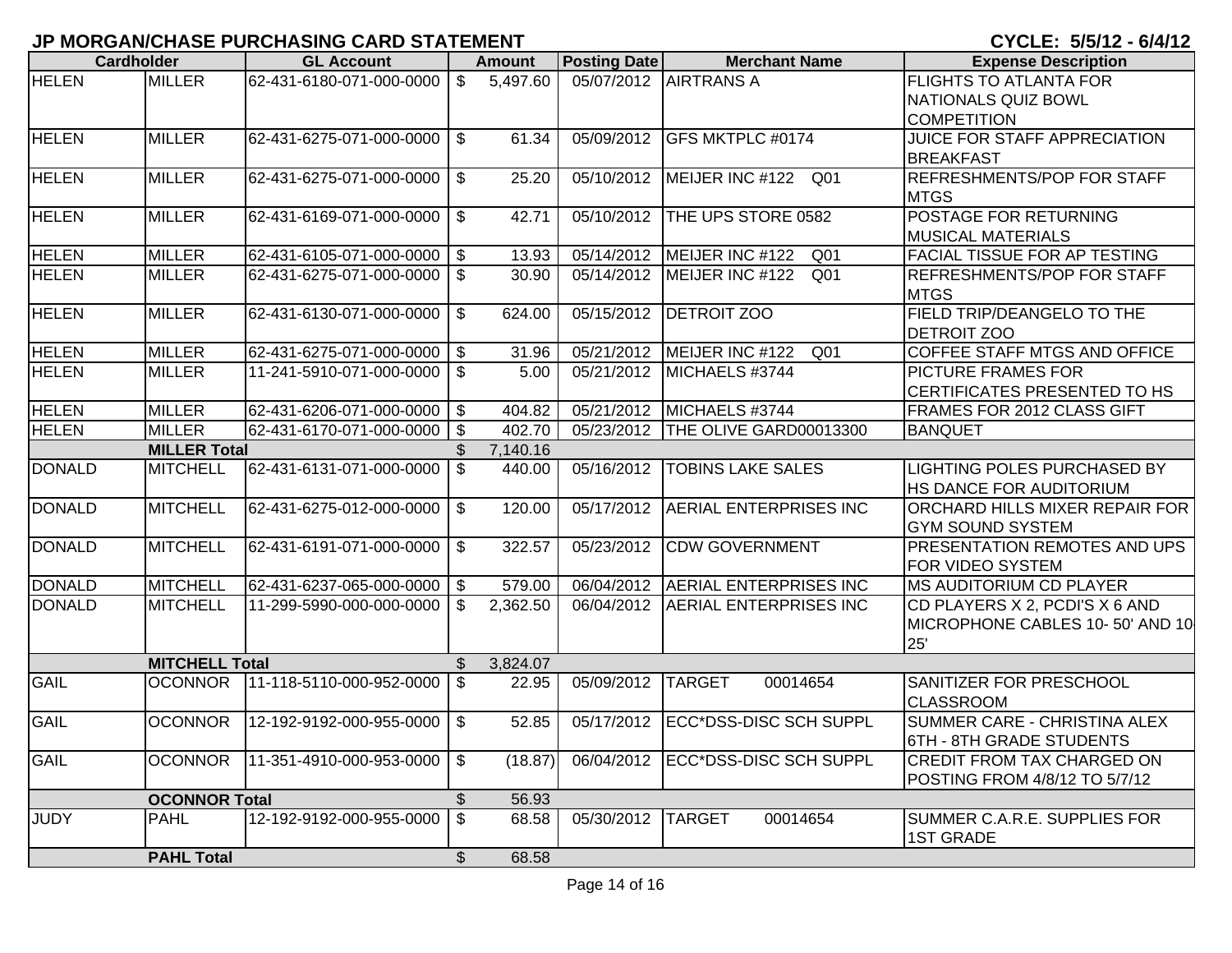| <b>Cardholder</b>    |                        | <b>GL Account</b>                     |                 | <b>Amount</b> | <b>Posting Date</b> | <b>Merchant Name</b>          | <b>Expense Description</b>             |
|----------------------|------------------------|---------------------------------------|-----------------|---------------|---------------------|-------------------------------|----------------------------------------|
| <b>BREDA</b>         |                        | PANTALONE 11-112-5110-065-050-0000 \$ |                 | 28.99         |                     | 05/14/2012 J W PEPPER         | MUSIC.                                 |
| <b>BREDA</b>         |                        | PANTALONE 11-112-5110-065-050-0000 \$ |                 | 7.00          | 05/16/2012          | <b>JW PEPPER</b>              | MUSIC.                                 |
| <b>BREDA</b>         |                        | PANTALONE 11-112-5110-065-050-0000    | \$              | 330.88        | 05/23/2012          | SAMSCLUB #6657                | <b>COOKIES FOR EVENING WITH THE</b>    |
|                      |                        |                                       |                 |               |                     |                               | ARTS.                                  |
|                      | <b>PANTALONE Total</b> |                                       | \$              | 366.87        |                     |                               |                                        |
| <b>PAMELA</b>        | QUITIQUIT              | 11-111-7411-012-000-0000              | $\mathfrak{L}$  | 202.00        | 05/17/2012          | FCC*FRANKLINCVYSEMINAR        | <b>ISEVEN HABITS TRAINING FOR ELLA</b> |
|                      |                        |                                       |                 |               |                     |                               | <b>MACARTHUR</b>                       |
|                      | <b>QUITIQUIT Total</b> |                                       | $\mathfrak{S}$  | 202.00        |                     |                               |                                        |
| <b>MICHELLE</b>      | <b>RAIS</b>            | 62-431-6233-071-000-0000              | \$              | 80.45         | 05/09/2012          | <b>MUSIC IN MOTION</b>        | SUPPLIES FOR ORCHESTRA                 |
|                      |                        |                                       |                 |               |                     |                               | <b>BANQUET.</b>                        |
| <b>MICHELLE</b>      | <b>RAIS</b>            | 62-431-6238-065-000-0000              | \$              | 189.78        | 05/16/2012          | SAMSCLUB #6657                | CAKE AND SUPPLIES FOR FINAL            |
|                      |                        |                                       |                 |               |                     |                               | ORCHESTRA CONCERT.                     |
| <b>MICHELLE</b>      | <b>RAIS</b>            | 62-431-6233-071-000-0000              | \$              | 126.89        | 05/17/2012          | <b>AUDUBON STR</b>            | SENIOR AWARDS FOR STUDENTS             |
|                      |                        |                                       |                 |               |                     |                               | WHO ARE GRADUATING.                    |
| <b>MICHELLE</b>      | <b>RAIS</b>            | 62-431-6238-065-000-0000              | $\mathfrak{S}$  | 51.99         | 05/21/2012          | 4111 CEDAR POINT ADM          | STUDENT TICKET AT CEDAR POINT.         |
|                      |                        |                                       |                 |               |                     |                               | AFTER ARRIVING AT CEDAR POINT,         |
|                      |                        |                                       |                 |               |                     |                               | WE REALIZED WE WERE SHORT 1            |
|                      |                        |                                       |                 |               |                     |                               | <b>TICKET FOR THE STUDENTS. WE</b>     |
|                      |                        |                                       |                 |               |                     |                               | HAD TO BUY ONE AT THE GATE.            |
|                      | <b>RAIS Total</b>      |                                       |                 | 449.11        |                     |                               |                                        |
| <b>CYNTHIA</b>       | <b>VALENTINE</b>       | 11-283-7910-000-000-0000              | $\mathfrak{S}$  | 40.85         | 05/31/2012          | PANERA BREAD #667             | NEGOTIATION COMMITTEE LUNCH            |
|                      |                        |                                       |                 |               |                     |                               | <b>MEETING</b>                         |
|                      | <b>VALENTINE Total</b> |                                       | $\mathfrak{S}$  | 40.85         |                     |                               |                                        |
| <b>ANGELA</b>        | <b>VAUGHAN</b>         | 11-231-5910-000-000-0000              | $\overline{1s}$ | 27.90         | 05/08/2012          | <b>AMER ASSOC NOTARIESWE</b>  | <b>NOTARY SEAL</b>                     |
| <b>ANGELA</b>        | <b>VAUGHAN</b>         | 11-232-7910-000-000-0000              | - \$            | 96.35         | 05/10/2012          | <b>BAUDVILLE INC</b>          | <b>PROMOTIONAL</b>                     |
|                      |                        |                                       |                 |               |                     |                               | <b>MATERIALS/RECOGNITION</b>           |
|                      |                        |                                       |                 |               |                     |                               | <b>SUPPLIES</b>                        |
| <b>VAUGHAN Total</b> |                        |                                       |                 | 124.25        |                     |                               |                                        |
| <b>RONALD</b>        | <b>WEBBER</b>          | 11-221-5990-000-411-0000              | \$              | 111.80        | 05/11/2012          | MI ASSOC OF SCHOOL ADM        | <b>ASCD BOOKS FROM DEB PICKERING</b>   |
|                      |                        |                                       |                 |               |                     |                               | <b>WORKSHOP, LEADERS IN</b>            |
|                      |                        |                                       |                 |               |                     |                               | LEARNING, FAIR ISN'T EQUAL,            |
|                      |                        |                                       |                 |               |                     |                               | POWERFUL DESIGNS SET, THE              |
|                      |                        |                                       |                 |               |                     |                               | POWER OF PROTOCOLS                     |
| <b>RONALD</b>        | <b>WEBBER</b>          | 11-221-5990-000-411-0000 \\$          |                 | 46.11         |                     | 05/23/2012 W. F.BI BIM BAB RE | <b>LUNCH MEETING</b>                   |